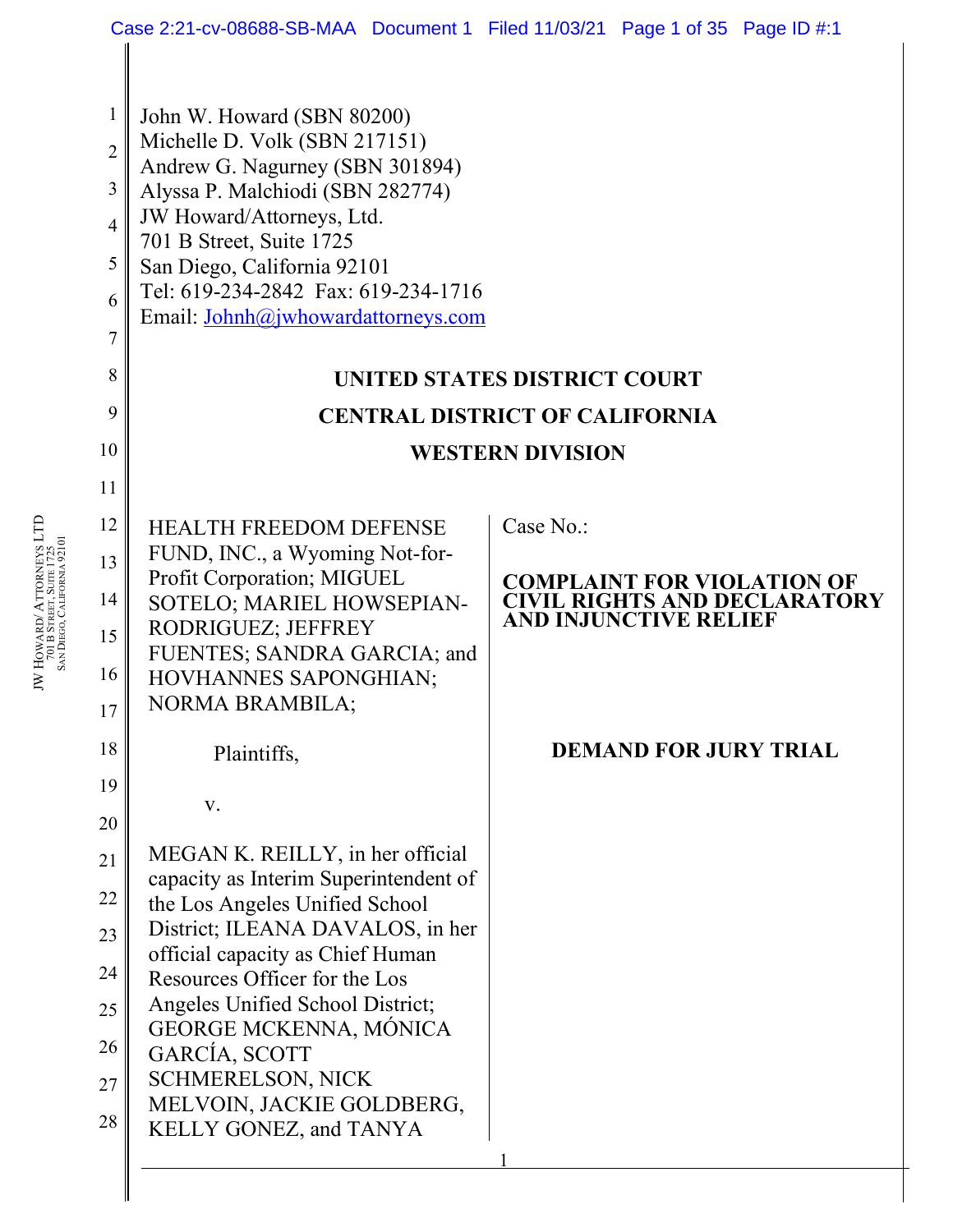ORTIZ FRANKLIN, in their official capacities as members of the Los Angeles Unified School District governing board.

Defendants.

Plaintiffs, for their Complaint against Defendants, allege as follows:

### **INTRODUCTION**

1. On March 4, 2021, Defendants' predecessors issued a policy requiring that employees of the Los Angeles Unified School District ("LAUSD") be vaccinated against COVID-19. *See California Educators for Medical Freedom, et al v. Austin Beutner, et al*, Case No. 21-cv-2388 (the "Original Lawsuit"). In response, the Original Lawsuit was filed on March 17, 2021. *Id*. at Ecf. No. 1.

2. On March 18, 2021, in a frankly cynical effort to create a ripeness issue, LAUSD reversed its policy and gave employees the option of regular testing. Ecf. No. 25 at ¶¶76-86. As a result, Defendants' predecessors argued that Plaintiffs' allegations relied on a future contingency *that might not occur*, and that the lawsuit was therefore not ripe for adjudication. *Id*. at Ecf. 33-1, 41.

24 25 26 27 3. On July 27, 2021 the Court dismissed the case, without prejudice, based on ripeness. *Id*. at Ecf. No. 44. "That Defendants were contemplating requiring the vaccine," the Court concluded, "and then later reversed course and explicitly said they would not be, does not create a ripe case or controversy."

1

2

3

4

5

6

7

8

9

10

11

12

13

14

15

16

17

18

19

20

21

22

23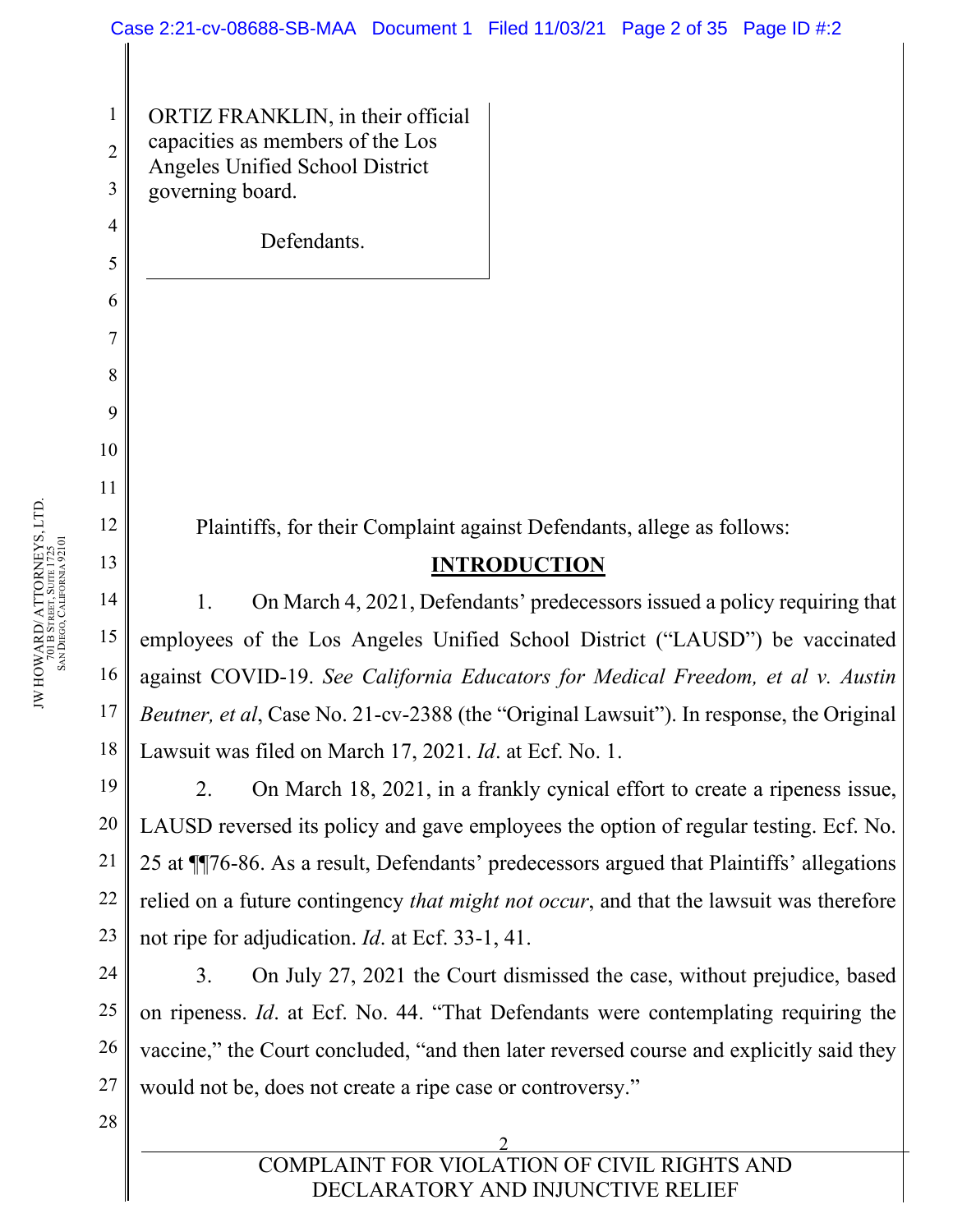1 2 3 4 5 6 4. Nevertheless, on August 13, 2021 – *a mere 17 days after winning dismissal based on ripeness* – Defendants enacted a mandatory "COVID-19 VACCINATION REQUIREMENT FOR EMPLOYEES AND OTHER ADULTS WORKING AT DISTRICT FACILITIES." (the "Mandate"). *See* Exhibit "A", attached hereto. That, of course, was the plan all along. Employees must receive the first dose by October 15,  $2021, 2021.1$  $2021, 2021.1$  $2021, 2021.1$ 

5. Plaintiffs have been notified that if they fail to comply with the deadline of October 15, 2021, they will be forbidden from returning to work effective October 16 and will be terminated effective November 1, 2021.

6. Prior representations to the Court notwithstanding, Defendants were at least honest enough to call their policy a "mandate."

- 7. Plaintiffs assert that Defendants' Mandate cannot be supported when:
	- i. Over 99.8% of all those who are infected and ill with COVID survive.
	- ii. Those who survive obtain robust and durable natural immunity.
	- iii. The natural immunity so obtained is superior to COVID vaccineinduced immunity.
- iv. The COVID vaccines are ineffective against the Delta strain of COVID, which the Center for Disease Control ("CDC") states is the dominant (>99%) strain throughout the United States.
	- v. The CDC Director admitted that the COVID vaccines do not prevent infection or transmission of COVID. "[W]hat they [the vaccines] can't do anymore is prevent transmission."[2](#page-2-1)
- Extended from the original deadline of October 15, 2021.
- <span id="page-2-1"></span><span id="page-2-0"></span>25 <sup>2</sup> Madeline Holcomb, *Fully Vaccinated People Who Get a CoVID-19 Breakthrough Infection Transmit the Virus, CDC Chief Says,* CNN Health (August 6, 2021)
- 26 27 <https://www.cnn.com/2021/08/05/health/us-coronavirus-thursday/index.html> (last visited October 18, 2021), *see also* The New England Journal of Medicine, *Resurgence of SARS-CoV-2 Infection in a Highly Vaccinated Health System Workforce,* N Engl J Med 2021; 385:1330-1332 (September 30, 2021)
- 28 [https://www.nejm.org/doi/full/10.1056/NEJMc2112981\(](https://www.nejm.org/doi/full/10.1056/NEJMc2112981)last visited October 18, 2021).
	- 3 COMPLAINT FOR VIOLATION OF CIVIL RIGHTS AND DECLARATORY AND INJUNCTIVE RELIEF

7

8

9

10

11

12

13

14

15

16

17

18

19

20

21

22

23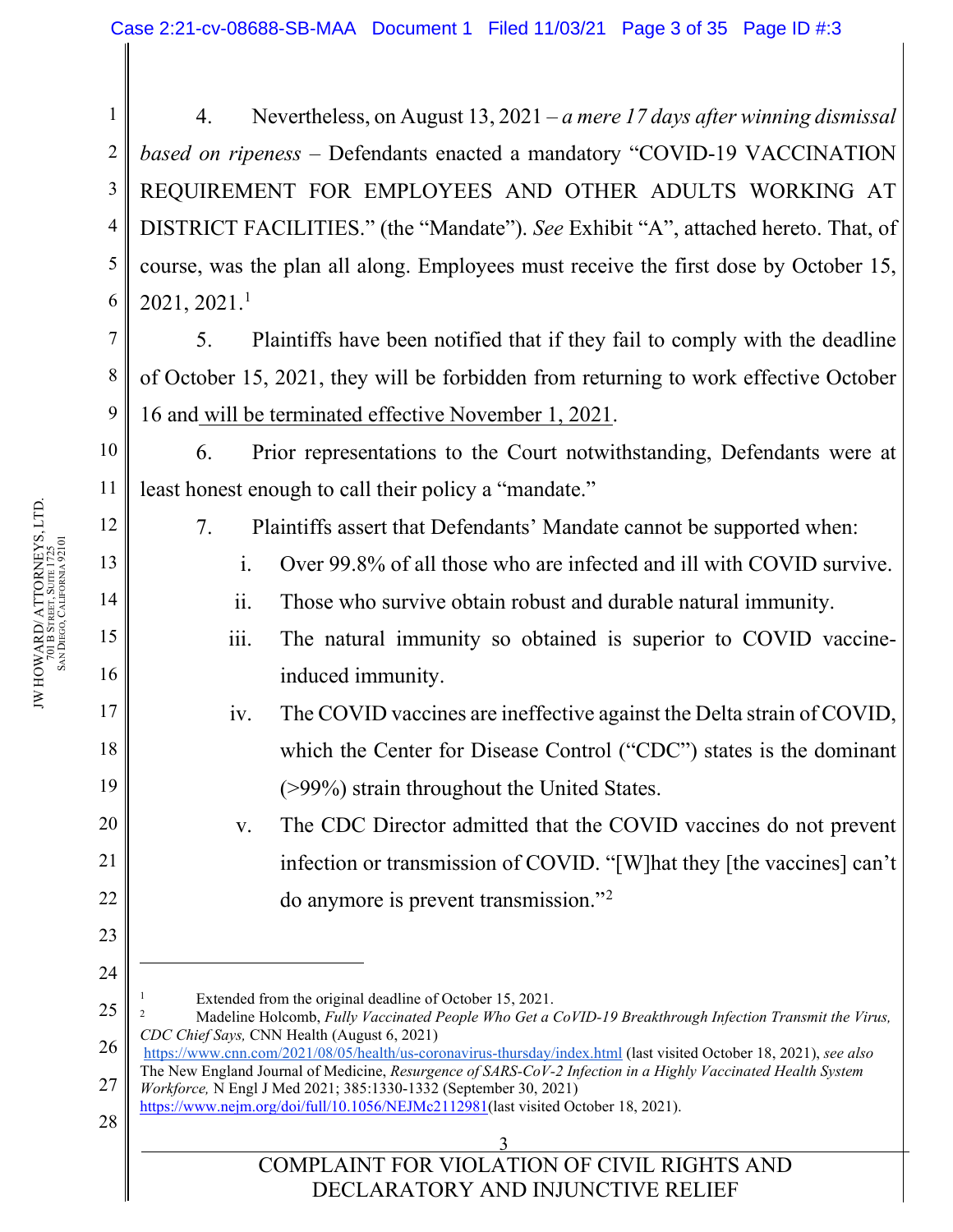<span id="page-3-2"></span><span id="page-3-1"></span><span id="page-3-0"></span>4 COMPLAINT FOR VIOLATION OF CIVIL RIGHTS AND DECLARATORY AND INJUNCTIVE RELIEF 1 2 3 4 5 6 7 8 9 10 11 12 13 14 15 16 17 18 19 20 21 22 23 24 25 26 27 28 vi. The CDC acknowledged that the vaccinated and unvaccinated are equally likely to spread the virus.<sup>[3](#page-3-0)</sup> vii. The vaccines only reduce symptoms of those who are infected by COVID, but not transmission of the virus. They are, therefore, treatments, and not vaccines as that term has always been defined in the law. viii. In fact, the CDC has actually changed its definitions of "vaccine" and "vaccination" to fit with the currently-available COVID Vaccines. Until recently, the Centers for Disease Control defined a "Vaccine" as: "A product that stimulates a person's immune system to produce immunity to a specific disease, protecting the person from that disease."<sup>[4](#page-3-1)</sup> ix. The CDC also previously defined "Vaccination" as: "The act of introducing a vaccine into the body to produce immunity to a specific disease."<sup>[5](#page-3-2)</sup> x. Both prior definitions fit the common understanding of those terms. To be *vaccinated* meant that you should have lasting, robust immunity to the disease targeted by the *vaccine*. xi. But on September 1, 2021, the CDC quietly rewrote these definitions. It changed the definition of a "Vaccine" to: "A product that stimulates a person's immune system to produce immunity to a specific disease, protecting the person from that disease *preparation that is used to*  <sup>3</sup> Brown CM, et al., Outbreak of SARS-CoV-2 Infections, Including COVID 19 Vaccine Breakthrough Infections, Associated with Large Public Gatherings-Barstable County, Massachusetts, July 2021. MMWR Morb Mortal Wkly Rep 2021;70:1059-1062. [https://www.cdc.gov/mmwr/volumes/70/wr/mm7031e2.htm?s\\_cid=mm7031e2\\_w](https://www.cdc.gov/mmwr/volumes/70/wr/mm7031e2.htm?s_cid=mm7031e2_w) (last visited October 18, 2021). <sup>4</sup> *Immunization: The Basics* (archived version), Centers for Disease Control and Prevention [https://web.archive.org/web/20210826113846/https://www.cdc.gov/vaccines/vac-gen/imz-basics.htm](https://web.archive.org/web/20210826113846/https:/www.cdc.gov/vaccines/vac-gen/imz-basics.htm) (last visited October 20, 2021). <sup>5</sup> *Id*.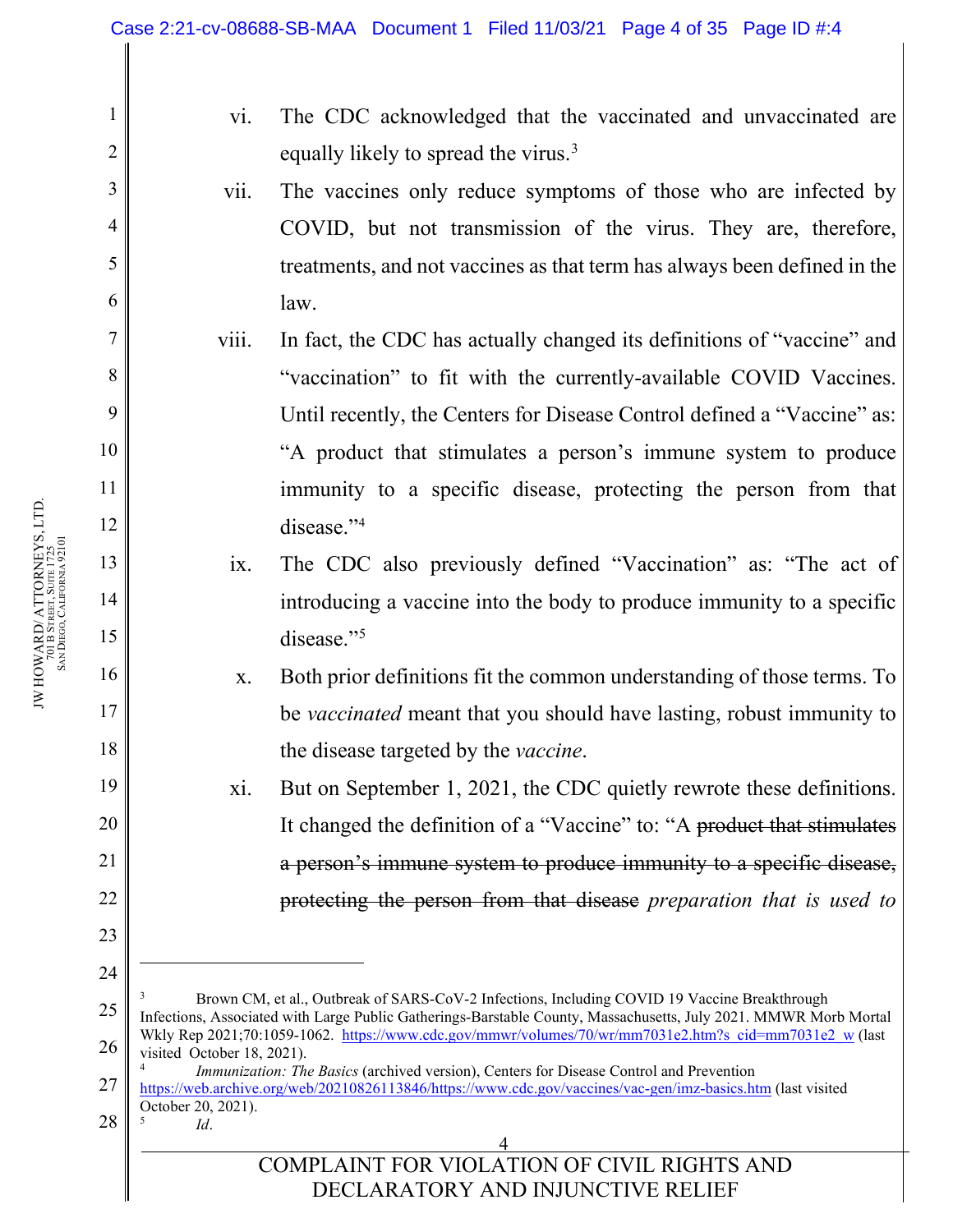*stimulate the body's immune response against diseases*."[6](#page-4-0) It changed the definition of "Vaccination" to: "The act of introducing a vaccine into the body to produce immunity to *protection from* a specific disease."<sup>[7](#page-4-1)</sup>

- xii. In other words, the CDC has eliminated the word "immunity" from its definitions of "Vaccine" and "Vaccination." The CDC did so because it recognizes that the COVID Vaccines do not produce immunity to COVID-19.
- xiii. This is a critical factual and legal distinction. Legal authority to mandate medical treatment only derives under public health regulations. As the CDC holds that Delta is the only strain; that the shots do not stop the transmission of Delta; and that vaccination is mere "protection" against a disease and not "immunity" against the disease; there is no public health basis for mandating vaccination.
- xiv. The COVID vaccines cause a significantly higher incidence of injuries, adverse reactions, and deaths than any prior vaccines that have been allowed to remain on the market, and, therefore, pose a significant health risk to recipients, who are, by definition, healthy when they receive the COVID vaccines; and

xv. Since, according to the CDC, the COVID vaccines do not prevent the infection or transmission of COVID, while at the same time, also according to the CDC, they result in a massively anomalous (1000% higher) number of adverse events and deaths, there is no justification in the law for mandating them, and LAUSD's mandate must therefore be struck down.

*Immunization: The Basics*, Centers for Disease Control and Prevention [https://www.cdc.gov/vaccines/vac](https://www.cdc.gov/vaccines/vac-gen/imz-basics.htm)[gen/imz-basics.htm](https://www.cdc.gov/vaccines/vac-gen/imz-basics.htm) (last visited October 20, 2021). <sup>7</sup> *Id*.

#### 5 COMPLAINT FOR VIOLATION OF CIVIL RIGHTS AND DECLARATORY AND INJUNCTIVE RELIEF

1

2

3

4

5

6

7

8

9

10

11

12

13

14

15

16

17

18

19

20

21

22

23

24

25

26

<span id="page-4-1"></span><span id="page-4-0"></span>27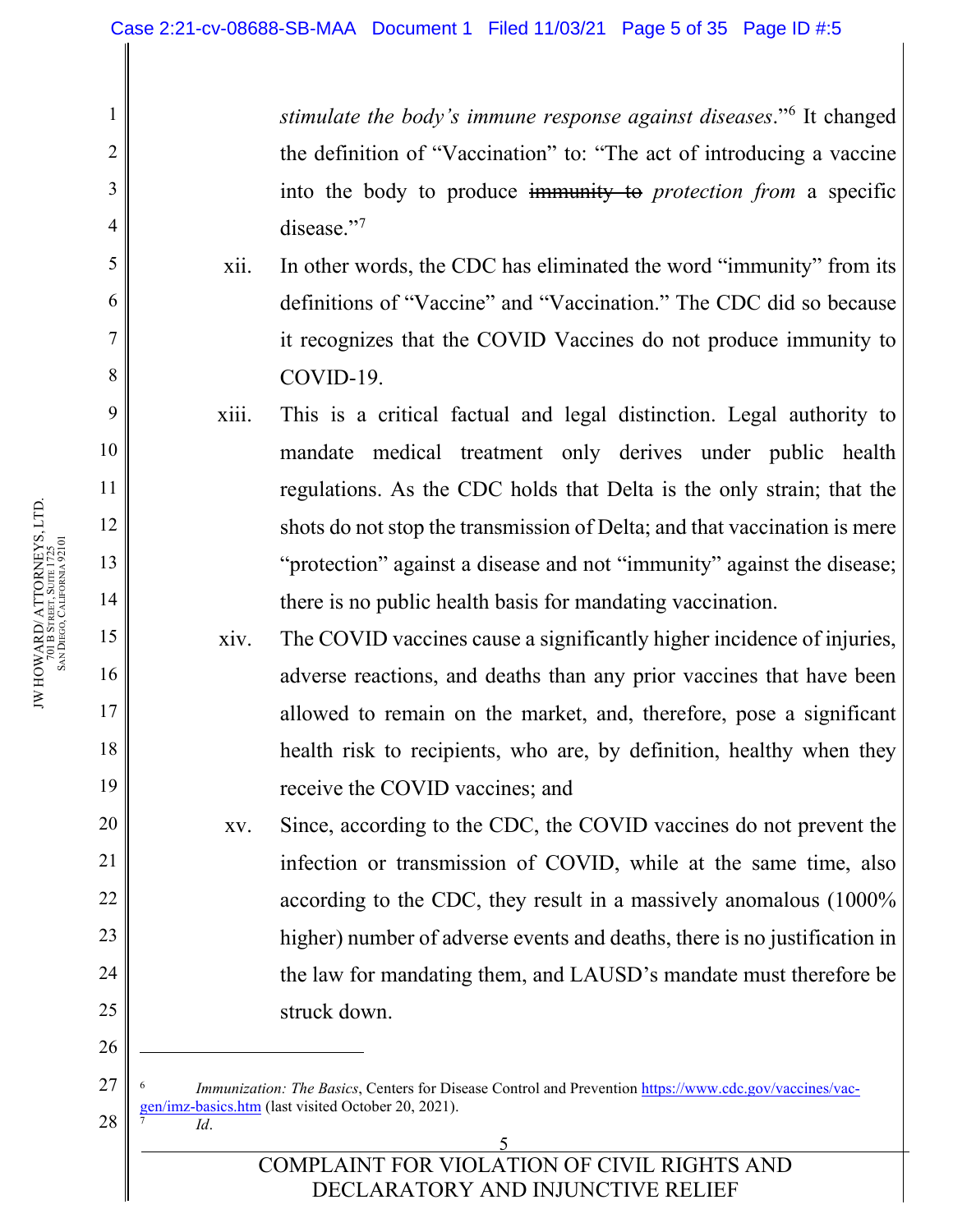**PARTIES** 

8. Plaintiffs reallege all allegations set forth elsewhere in this Complaint as if fully set forth herein.

9. Plaintiff Health Freedom Defense Fund (hereinafter, "HFDF") is a not-forprofit public benefit Wyoming corporation with its headquarters in Sandpoint, Idaho. HFDF is a member organization that seeks to advocate for and educate the public on the topics of medical choice, bodily autonomy, and self-determination, and that opposes laws and regulations that force individuals to submit to the administration of medical products, procedures, and devices against their will. Several of HFDF's members are LAUSD employees who are directly affected by the Mandate, and therefore would have standing in their own right to bring this action. *See* Declarations, attached hereto as Composite Exhibit "B". These include persons with natural immunity and religious objections to vaccination whose exemptions have been denied. As well, the interests at stake in this case are germane to HFDF's purpose, and neither the claims asserted, nor the relief requested requires the individual participation of its members.

16 17 10. Plaintiff MIGUEL SOTELO is a citizen of Los Angeles County and is employed by LAUSD as an Electrician.

11. Plaintiff MARIEL HOWSEPIAN-RODRIGUEZ is a citizen of Los Angeles County and is employed by LAUSD as a Technology Coordinator and Computer Lab Teacher.

12. Plaintiff JEFFREY FUENTES is a citizen of Los Angeles County and is employed by LAUSD as an Electrician.

23 24 13. Plaintiff SANDRA GARCIA is a citizen of Los Angeles County and is employed by LAUSD as a Special Education Assistant.

25 26 14. Plaintiff HOVHANNES SAPONGHIAN is a citizen of Los Angeles County and is employed by LAUSD as a Teacher Assistant.

#### 6 COMPLAINT FOR VIOLATION OF CIVIL RIGHTS AND DECLARATORY AND INJUNCTIVE RELIEF

1

2

3

4

5

6

7

8

9

10

11

12

13

14

15

18

19

20

21

22

27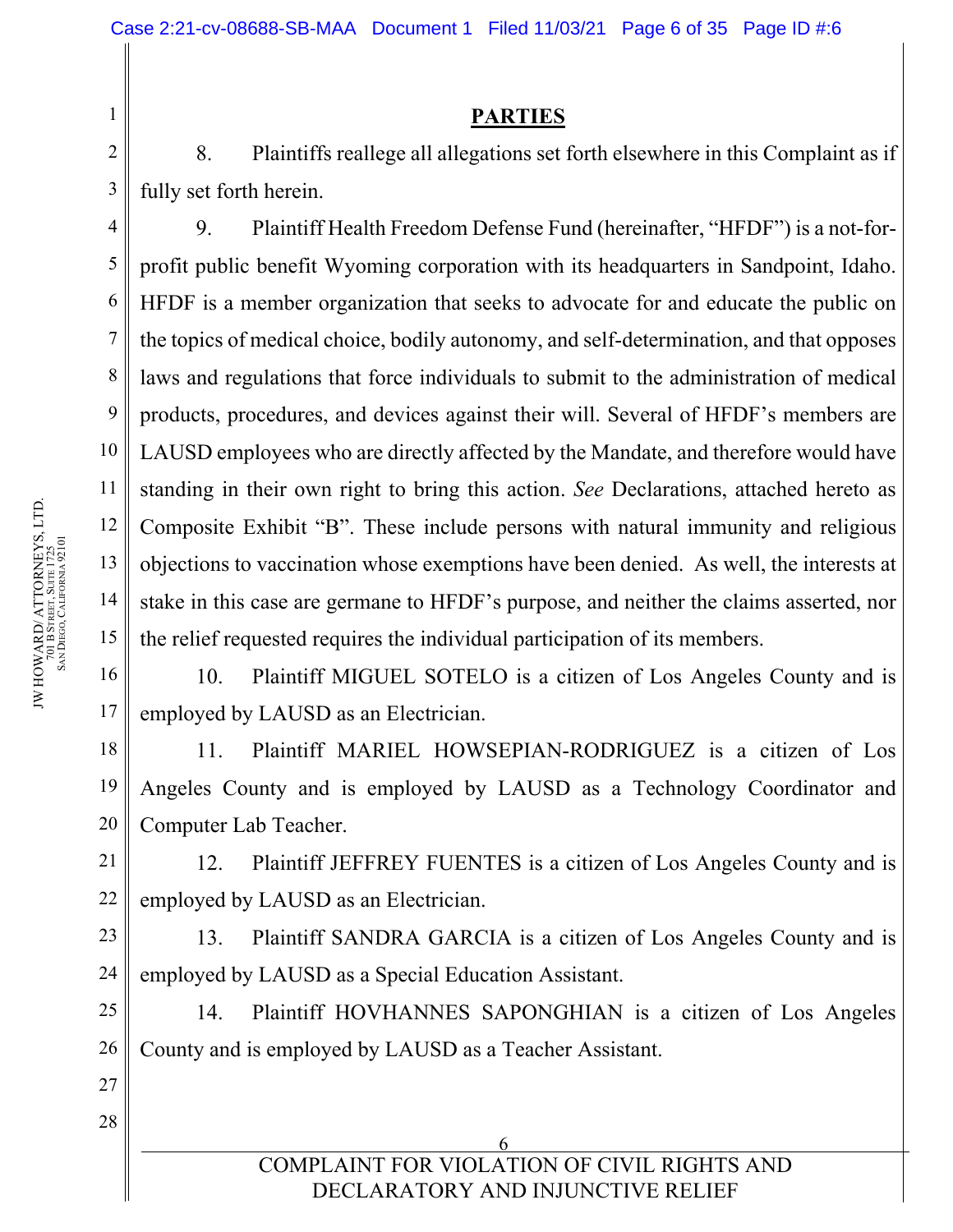1 2 15. Plaintiff NORMA BRAMBILA is a citizen of Los Angeles County and is employed by LAUSD as a Healthcare Assistant.

16. Allegations regarding "Plaintiffs" hereinbelow shall be deemed to include the individual Plaintiffs and the members of Plaintiff HFDF.

17. Defendant MEGAN K. REILLY is the Interim Superintendent of LAUSD and is *sui juris*. Ms. Reilly is ultimately charged with, *inter alia*, enforcing all employment policies of the LAUSD. She is being sued in her official capacity.

18. Defendant ILEANA M. DAVALOS is the Chief Human Resources Officer for LAUSD and is *sui juris*. On information and belief, Ms. Davalos is charged with developing and enforcing all employment policies of LAUSD, including the Mandate. She is named as a defendant herein in her official capacity.

19. Defendants GEORGE MCKENNA, MÓNICA GARCÍA, SCOTT SCHMERELSON, NICK MELVOIN, JACKIE GOLDBERG, KELLY GONEZ, and TANYA ORTIZ FRANKLIN are LAUSD's governing board members. They are named as Defendants herein in their official capacities.

20. Defendants Reilly and Davalos have personally undertaken actions under color of law that deprive or imminently threaten to deprive Plaintiffs of certain rights, privileges, and immunities under the laws and Constitution of the United States, and under the laws and Constitution of the State of California. Upon information and belief, the other defendants have also personally undertaken actions under color of law that deprive or imminently threaten to deprive Plaintiffs of certain rights, privileges, and immunities under the laws and Constitution of the United States, and under the laws and Constitution of the State of California

24 25 21. This lawsuit seeks prospective relief against Defendants in their official capacities.

26 27 22. Defendants, through their acts and omissions complained of herein are liable to Plaintiffs for damages in an amount to be proven at trial including, but limited

28

3

4

5

6

7

8

9

10

11

12

13

14

15

16

17

18

19

20

21

22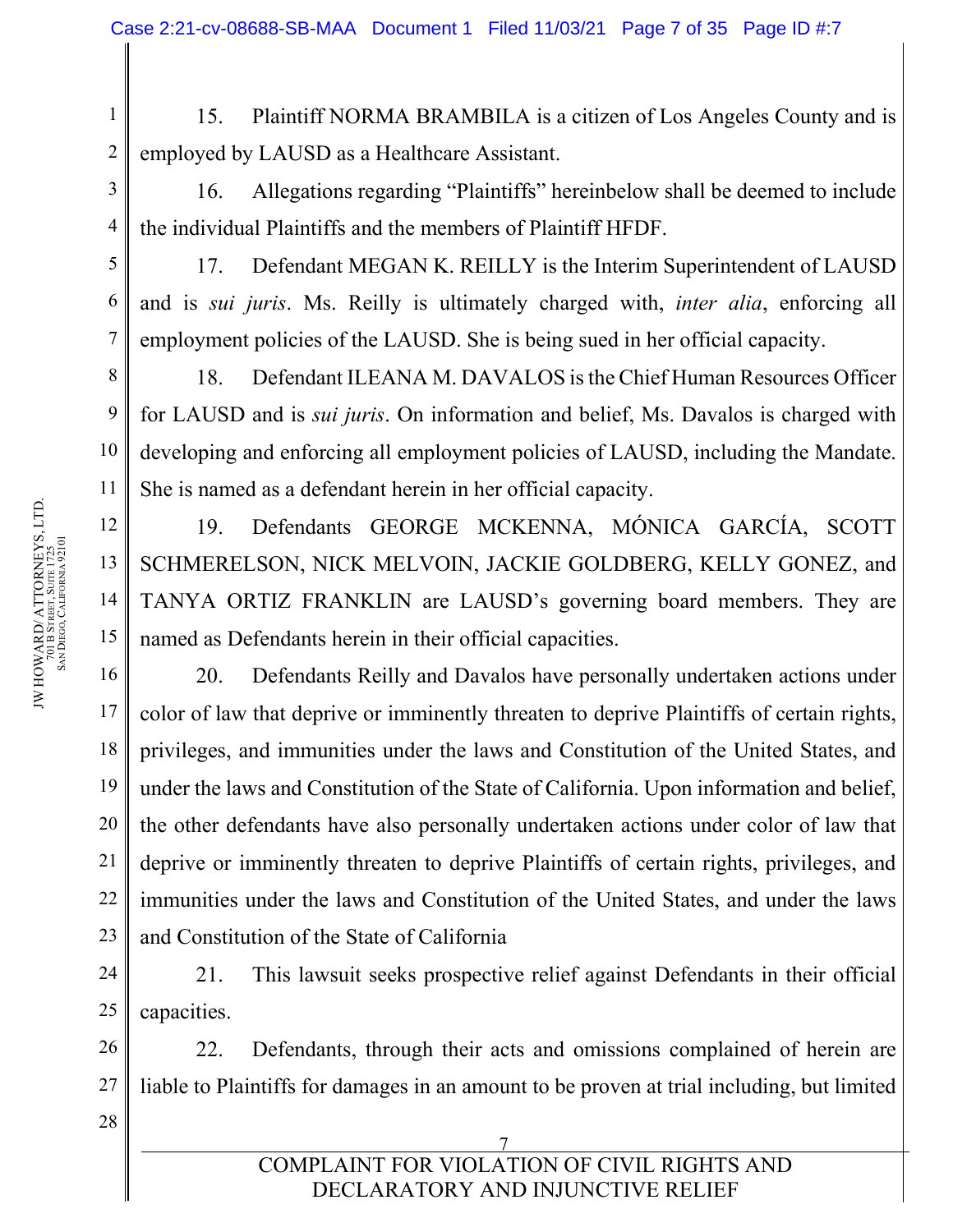1 2 3 4 5 6 7 to, damages for lost income, loss of employment opportunities and deprivation of constitutional and other civil rights. But for Defendants' qualified immunity this suit would include a demand that Plaintiffs be compensated for these damages. Upon information and belief, discovery will reveal grounds for claiming one or more exceptions to the doctrine of qualified immunity. If that occurs, Plaintiffs will seek leave to amend this Complaint to assert claims for money damages against Defendants in their individual capacities.

### **JURISDICTION AND VENUE**

9 10 23. Plaintiffs reallege all allegations set forth elsewhere in this Complaint as if fully set forth herein.

24. This Court has jurisdiction to hear this case under 28 U.S.C. § 1331, which confers original jurisdiction on federal district courts to hear suits arising under the laws and Constitution of the United States, as well as under 28 U.S.C. § 1343(3) in relation to Defendants' intent to deprive Plaintiffs of certain rights, privileges, and immunities as detailed herein.

25. This Court has jurisdiction over the claims asserting violations of the laws and Constitution of the State of California through its supplemental jurisdiction under 28 U.S.C. § 1367(a), as those claims are so closely related to the Plaintiffs' federal question and 42 U.S.C. § 1983 claims that they form part of the same case or controversy under Article III of the United States Constitution.

21 22 23 24 25 26. This Court has the authority to award the requested declaratory relief under 28 U.S.C. § 2201; the requested injunctive relief under 28 U.S.C. § 1343(a), Rule 65 of the Federal Rules of Civil Procedure, and its traditional equitable power to enjoin unconstitutional actions by state agencies and officials; and attorneys' fees and costs under 42 U.S.C. § 1988.

26 27 27. The Central District of California, Western Division is the appropriate venue for this action pursuant to 28 U.S.C. § 1391(b)(1) and (2) because it is the District

> 8 COMPLAINT FOR VIOLATION OF CIVIL RIGHTS AND DECLARATORY AND INJUNCTIVE RELIEF

8

11

12

13

14

15

16

17

18

19

20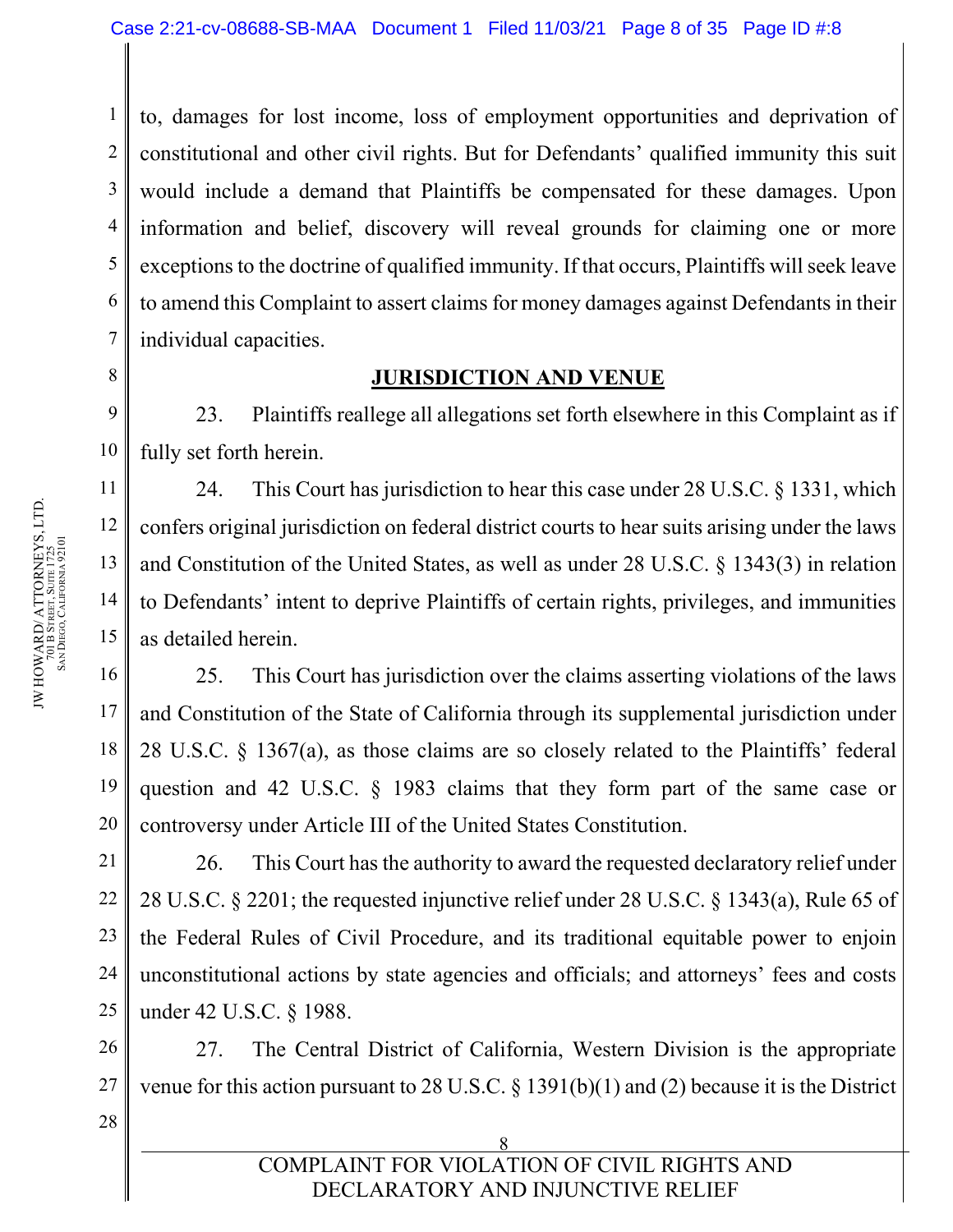1 2 3 4 5 6 in which Defendants reside, exercise their authority in their official capacities, and/or have threatened to deprive Plaintiffs of the rights and liberties under the laws and Constitution of the United States, and in addition thereto to violate the laws and Constitution of the State of California, as further alleged herein. It is also the District in which a substantial part of the events giving rise to Plaintiffs' claims have occurred and continue to occur.

### **GENERAL ALLEGATIONS**

28. On January 30, 2020, the World Health Organization ("WHO") declared a "public health emergency of international concern over the global outbreak" of COVID-19. Among other recommendations, the WHO called for accelerated development of "vaccines, therapeutics and diagnostics."

29. On January 31, 2020, President Trump first issued a public health state of emergency in the United States under the Public Health Service Act due to COVID.

30. Also on January 31, 2020, Secretary of Health and Human Services Alex M. Azar II, issued a Declaration of a Public Health Emergency effective as of January 27, 2020. This declaration has been renewed thereafter on April 21, 2020, July 23,

2020, October 2, 2020, January 7, 2021, April 15, 2021, and July 19, 2021.

31. President Trump issued a subsequent declaration of emergency under the Stafford Act and National Emergencies Act on March 13, 2020, due to COVID.

20 32. A third declaration of emergency was issued by President Trump on March 18, 2020, under the Defense Production Act due to COVID.

22 23 24 33. On February 24, 2021, President Biden extended President Trump's March 13, 2020 declaration of emergency, stating as a reason for doing so that more "than 500,000 people in this Nation have perished from the disease."[8](#page-8-0)

25 26

7

8

9

10

11

12

13

14

15

16

17

18

19

<span id="page-8-0"></span><sup>27</sup> 28 <sup>8</sup> President Joseph R. Biden, Jr., *Notice on the Continuation of the National Emergency Concerning the Coronavirus Disease 2019 (COVID-19) Pandemic* (February 24, 2021)[, https://www.whitehouse.gov/briefing-room/presidential](https://www.whitehouse.gov/briefing-room/presidential-actions/2021/02/24/notice-on-the-continuation-of-the-national-emergency-concerning-the-coronavirus-disease-2019-covid-19-pandemic/)[actions/2021/02/24/notice-on-the-continuation-of-the-national-emergency-concerning-the-coronavirus-disease-2019](https://www.whitehouse.gov/briefing-room/presidential-actions/2021/02/24/notice-on-the-continuation-of-the-national-emergency-concerning-the-coronavirus-disease-2019-covid-19-pandemic/) [covid-19-pandemic/](https://www.whitehouse.gov/briefing-room/presidential-actions/2021/02/24/notice-on-the-continuation-of-the-national-emergency-concerning-the-coronavirus-disease-2019-covid-19-pandemic/)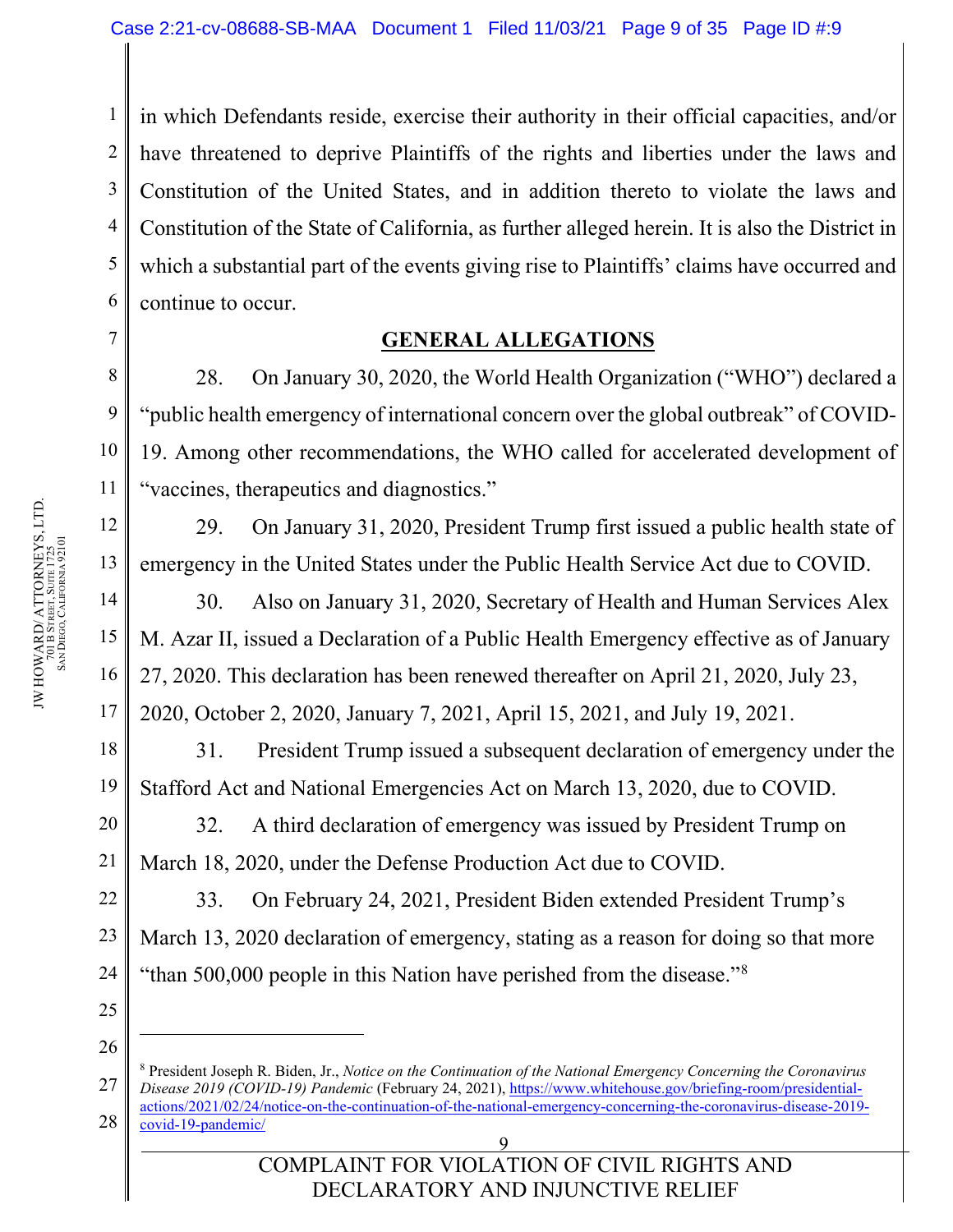1 2 3 34. Thus, the United States has been in a constant state of emergency due to COVID (the "COVID Emergency") since January 31, 2020, a period of over twenty months.

4 5 6 7 35. The COVID Emergency has been used to justify lockdowns, banning of worship services, mandatary masks, vaccine passports, and now mandatory vaccinations such as the vaccination requirement LAUSD has placed on each of its employees upon penalty of termination.

36. Never in this history of this nation have its citizens been subjected to such invasions of their individual rights and liberties.

# 10

8

9

11

12

13

14

15

16

17

18

19

20

21

22

23

24

25

26

### **COVID-19 Is Not Smallpox**

**A. The Statistics Underlying Defendants' Justification for the Mandate are Flawed**

### **i. The PCR Test is Flawed**

37. The Covid Emergency is based upon statistics that are flawed for at least the following reasons:

- i. Every statistic regarding COVID is based upon the PCR test, which is a limited test that cannot, on its own, determine whether a test subject is infected with COVID absent an examination by a medical doctor;
- ii. The PCR test is highly sensitive, with the result of the test being dependent upon the cycle threshold ("CT") at which the test is conducted;
	- iii. National Institute of Allergy and Infectious Diseases, Dr. Anthony Fauci, has stated that a test conducted at a CT of over 35 is useless;<sup>[9](#page-9-0)</sup>

<span id="page-9-0"></span>27 28 <sup>9</sup> YouTube.com, *Dr. Tony Fauci - PCR cycles* (October 30, 2020), https://www.youtube.com/watch?v=A867t1JbIrs; *see*  NYTimes.com, *Your Coronavirus Test Is Positive. Maybe It Shouldn't Be*. August 29, 2020), <https://www.nytimes.com/2020/08/29/health/coronavirus-testing.html> (last visited October 18, 2021).

10

### COMPLAINT FOR VIOLATION OF CIVIL RIGHTS AND DECLARATORY AND INJUNCTIVE RELIEF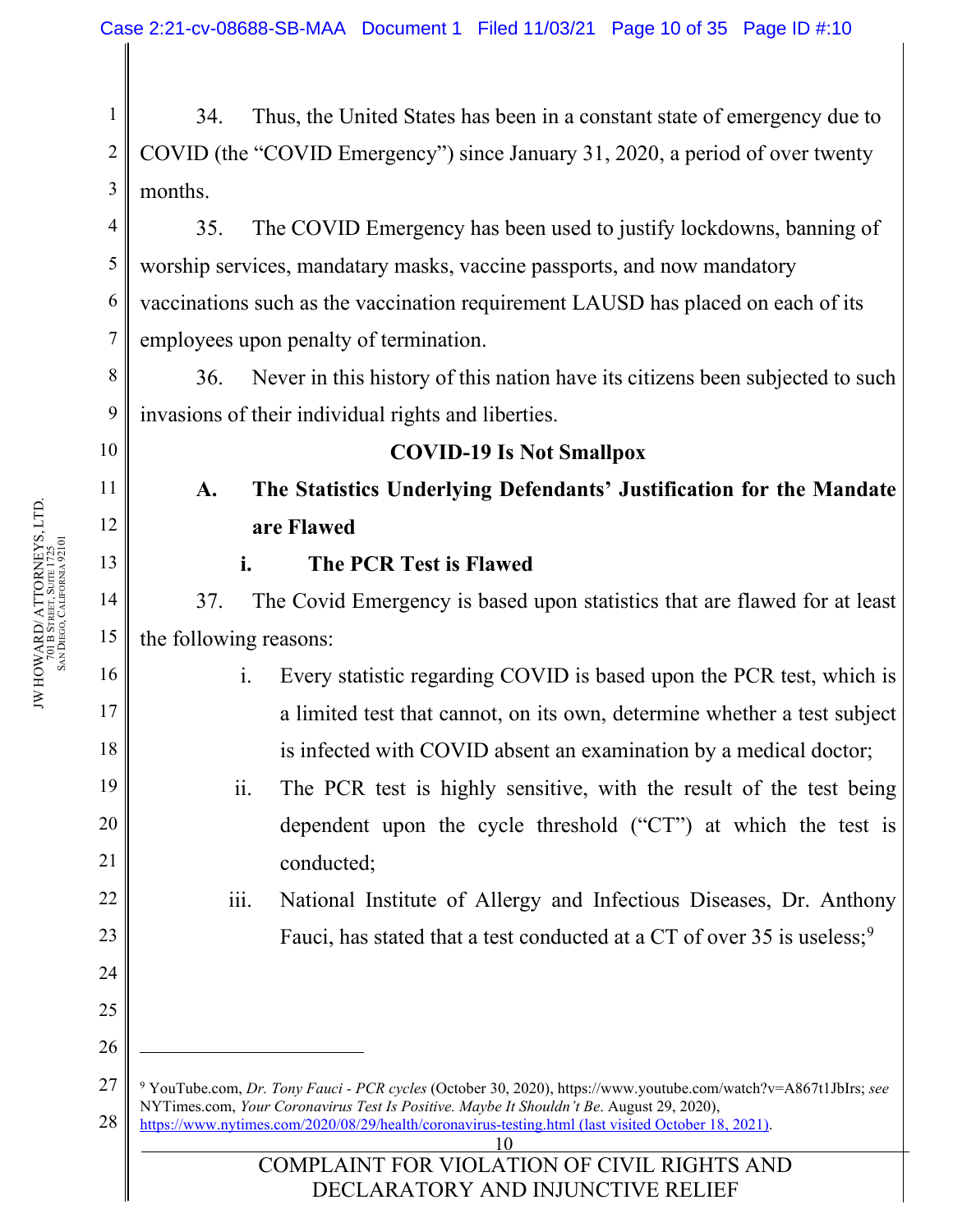- iv. Studies have confirmed Dr. Fauci's conclusion, showing that tests conducted using CT values over 35 have yielded up to eighty percent  $(80\%)$  false positives;<sup>[10](#page-10-0)</sup>
- v. Despite this known sensitivity, the PCR tests were mass distributed in the United States without training, were used by technicians who were not made aware of the underlying flaw in the test, $11$  and were operated at a CT value in excess of 35 routinely, therefore, delivering results that were, according to Dr. Fauci and a broad consensus of experts in the area, useless;<sup>[12](#page-10-2)</sup> and
- vi. The PCR test is incapable of distinguishing a live particle of a virus from a dead one, and as a result, even a positive test result does not mean that the test subject is infected or contagious with COVID, analogous to a test that could identify car parts (such as an axle, wheels, engine) but not determine if those car parts were in fact, a working car.

22 *see also* [https://www.aerztezeitung.de/Wirtschaft/80-Prozent-der-positiven-Corona-Schnelltests-falsch-positiv-](https://www.aerztezeitung.de/Wirtschaft/80-Prozent-der-positiven-Corona-Schnelltests-falsch-positiv-421053.html)[421053.html](https://www.aerztezeitung.de/Wirtschaft/80-Prozent-der-positiven-Corona-Schnelltests-falsch-positiv-421053.html) (July 4, 2020) (last visited October 18, 2021)., (The fact that the high rate of false positive tests in large-

1

2

3

4

5

6

7

8

9

10

11

12

13

14

15

16

17

<span id="page-10-0"></span><sup>19</sup> <sup>10</sup> Corman-Drosten Review Report, *External peer review of the RTPCR test to detect SARS-CoV-2 reveals 10 major scientific flaws at the molecular and methodological level: consequences for false positive results*, Section 3 (November 27, 2020), [https://cormandrostenreview.com/report/\(](https://cormandrostenreview.com/report/)last visited October 18, 2021).; *see* The Lancet *Clarifying the evidence on SARS-CoV-2 antigen rapid tests in public health responses to COVID-19* (February 17, 2021), ("This

<sup>20</sup> 21 suggests that 50–75% of the time an individual is PCR positive, they are likely to be post-infectious."), [https://www.thelancet.com/journals/lancet/article/PIIS0140-6736\(21\)00425-6/fulltext#%20;](https://www.thelancet.com/journals/lancet/article/PIIS0140-6736(21)00425-6/fulltext#%20) DOI:

[https://doi.org/10.1016/S0140-6736\(21\)00425-6;](https://doi.org/10.1016/S0140-6736(21)00425-6)

<sup>23</sup> scale testing in the population occurs at a time of low viral incidence is demonstrated in the article from the German Ärztezeitung. At the end of the regular cold season (May), about 50% of rapid tests were already reported as false

<sup>24</sup> positive, and this rate increased until it reached 80% false positive tests in June.); *compare, Comparison of seven commercial SARS-CoV-2 rapid point-of-care antigen tests: a single-centre laboratory evaluation study* (July 2021), ("false-positives do occur with AgPOCTs at a higher rate than with RT-rtPCR."),

<sup>25</sup> [https://www.ncbi.nlm.nih.gov/pmc/articles/PMC8026170/.](https://www.ncbi.nlm.nih.gov/pmc/articles/PMC8026170/) DOI: [10.1016/S2666-5247\(21\)00056-2\(](https://dx.doi.org/10.1016%2FS2666-5247(21)00056-2)last visited October 18, 2021).

<span id="page-10-1"></span><sup>26</sup> 27 <sup>11</sup> NPR *CDC Report: Officials Knew Coronavirus Test Was Flawed But Released It Anyway* (November 6, 2020), [https://www.npr.org/2020/11/06/929078678/cdc-report-officials-knew-coronavirus-test-was-flawed-but-released-it-](https://www.npr.org/2020/11/06/929078678/cdc-report-officials-knew-coronavirus-test-was-flawed-but-released-it-anyway)

[anyway](https://www.npr.org/2020/11/06/929078678/cdc-report-officials-knew-coronavirus-test-was-flawed-but-released-it-anyway) (last visited October 18, 2021)

<span id="page-10-2"></span><sup>28</sup> <sup>12</sup> YouTube.com, *Dr. Tony Fauci - PCR cycles* (October 30, 2020)[, https://www.youtube.com/watch?v=A867t1JbIrs](https://www.youtube.com/watch?v=A867t1JbIrs) (last visited October 18, 2021).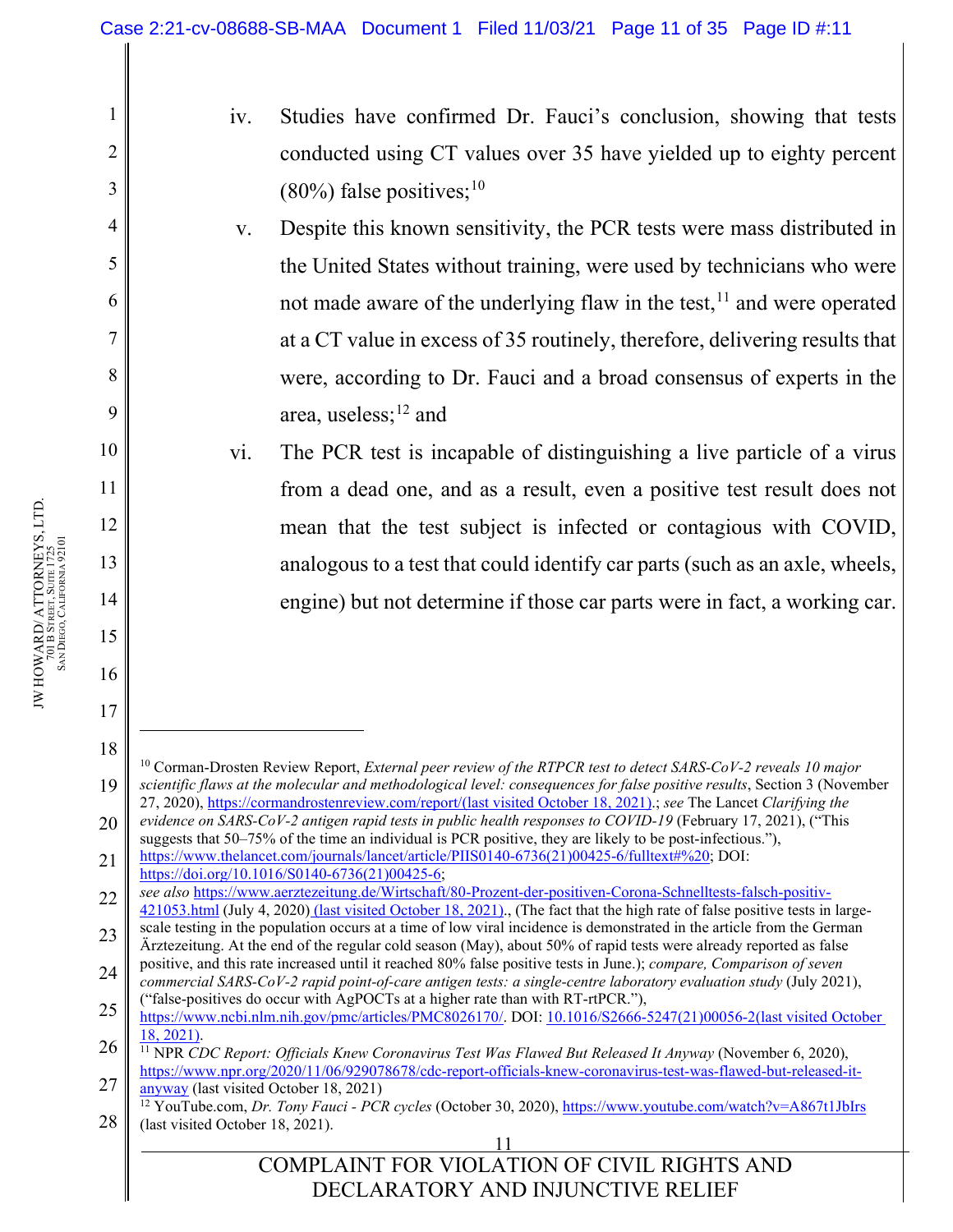1

2

3

4

5

6

7

8

9

10

11

12

13

14

15

16

17

18

19

20

24

### **ii. The Asymptomatic Spreader is a Myth**

38. Due to the numerous flaws in the fundamental test upon which all statistics underlying the COVID Emergency are based, and the high level of resulting false positives, many have incorrectly concluded that asymptomatic people, who in the past would simply have been referred to as "healthy people," are somehow contagious and are spreading the disease.

39. Policy decisions at the state and federal level rest upon this myth. For example, mandatory masking of healthy people is based upon this myth. Social distancing is based upon this myth as well. The policy that perfectly healthy, noncontagious people must be vaccinated to interact with and participate in society is based in large degree upon this myth. With regard to flawed statistics, mass PCR testing of the entire population has been based upon this myth.<sup>[13](#page-11-0)</sup> There is no reason to test perfectly healthy asymptomatic people absent the belief that asymptomatic people can spread COVID.

40. However, the assumption that people with no symptoms can spread the disease is false. As Dr. Fauci stated during a September 9, 2020: "[E]ven if there is some asymptomatic transmission, in all the history of respiratory borne viruses of any type, asymptomatic transmission has never been the driver of outbreaks. The driver of outbreaks is always a symptomatic person, even if there is a rare asymptomatic person that might transmit, an epidemic is not driven by asymptomatic carriers."<sup>[14](#page-11-1)</sup>

21 22 23 41. Due to the incorrect assumption that asymptomatic people could spread the disease, mass testing has been instituted of the population at large. Due to the numerous flaws in the PCR test stated above, this mass testing has resulted in

<span id="page-11-1"></span>27 28 [https://www.bmj.com/content/371/bmj.m4695\(last](https://www.bmj.com/content/371/bmj.m4695(last) visited October 18, 2021); *See also*,YouTube.com, *Update on the New Coronavirus Outbreak First Identified in Wuhan, China | January 28,* 2020 (January 28, 2020),

COMPLAINT FOR VIOLATION OF CIVIL RIGHTS AND DECLARATORY AND INJUNCTIVE RELIEF

<span id="page-11-0"></span><sup>25</sup> 26 <sup>13</sup> Corman-Drosten Review Report, *External peer review of the RTPCR test to detect SARS-CoV-2 reveals 10 major scientific flaws at the molecular and methodological level: consequences for false positive results*. (November 27, 2020), <https://cormandrostenreview.com/report/> (last visited October 18, 2021)

<sup>14</sup>Shaun Griffin, *Covid-19: Asymptomatic cases may not be infectious, Wuhan study indicates,*

<https://www.youtube.com/watch?v=w6koHkBCoNQ&t=2638s> (last visited October 18, 2021).

<sup>12</sup>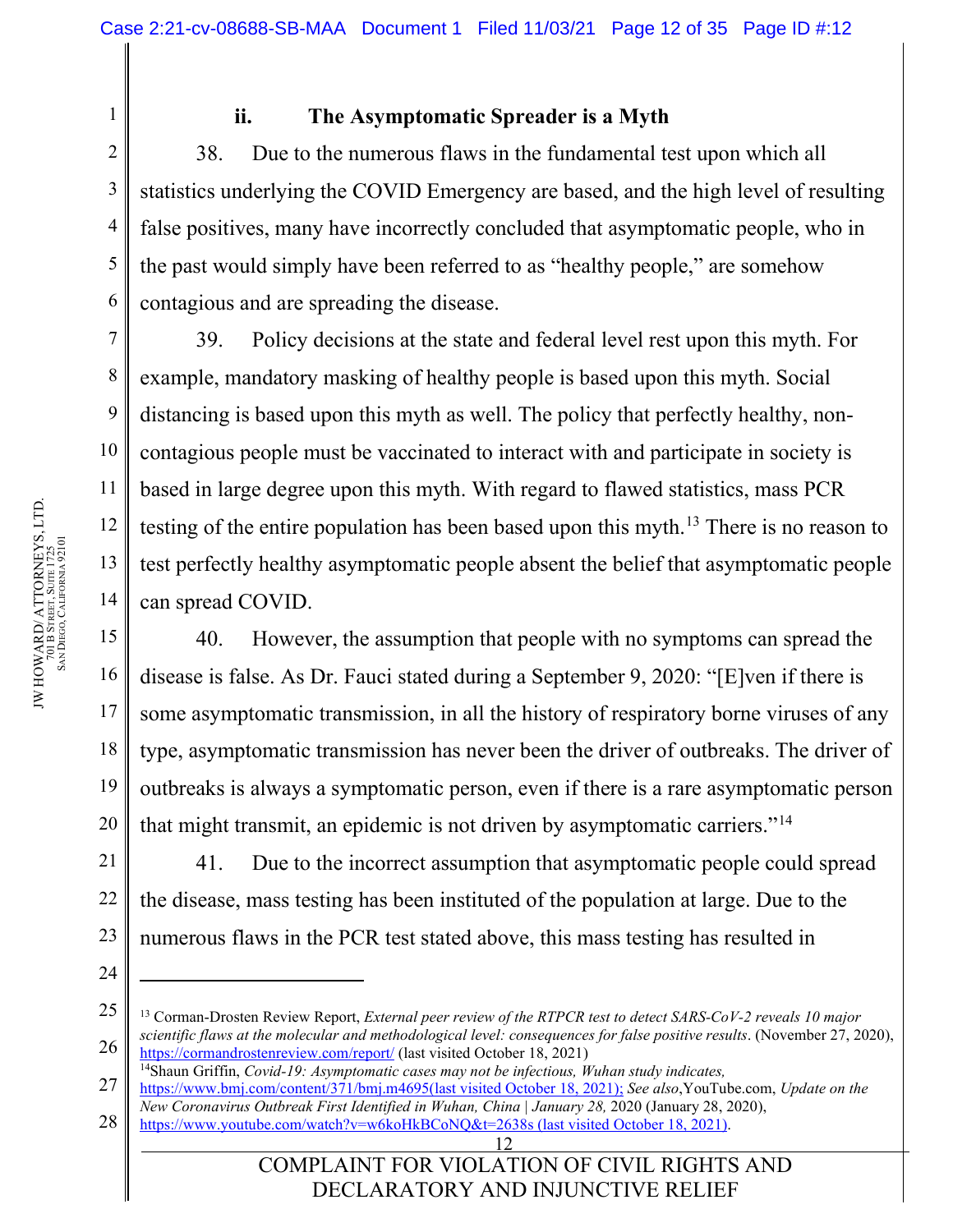1 2 dramatically inflated case numbers that do not reflect reality and falsely overstate the number of COVID cases.

42. As a result, the data regarding COVID cases being used to shape public policy is highly inflated.

3

4

5

6

7

11

12

13

14

15

### **iii. The COVID Hospitalization Count is Highly Inflated**

43. Every patient that is admitted to a hospital is subject to a PCR test due to the perceived COVID Emergency.

8 9 10 44. The PCR test used upon admission is subject to the numerous flaws identified above, and, therefore, results in the dramatic inflation of COVID patients who have been hospitalized.

45. Moreover, the CARES Act increases reimbursements to hospitals for all patients who have been diagnosed with COVID, creating an economic incentive for hospitals to find a COVID diagnosis.

46. As a result, the COVID hospitalization data being used to shape public policy is highly inflated.

16

17

18

19

20

21

22

23

24

#### **iv. The COVID Death Count is Highly Inflated**

47. On March 24, 2020, the CDC issued COVID Alert Number 2.[15](#page-12-0) This Alert substantially changed how the cause of death was to be recorded exclusively for COVID. The modification ensured that in any case where the deceased had a positive PCR test for COVID, then COVID was listed as the cause of death.<sup>16</sup>

48. Prior to this March 24, 2020, change in procedure, COVID would only have been listed as the cause of death in those cases where COVID was the actual cause of death. If the deceased had a positive PCR test for COVID, but had died of

25

26

<sup>15</sup> National Vital Statistics System, *COVID-19 Alert No. 2* (March 24, 2020),

<span id="page-12-1"></span><span id="page-12-0"></span><sup>27</sup> 28 <https://www.cdc.gov/nchs/data/nvss/coronavirus/Alert-2-New-ICD-code-introduced-for-COVID-19-deaths.pdf> (last visited October 18, 2021). <sup>16</sup> *Id*.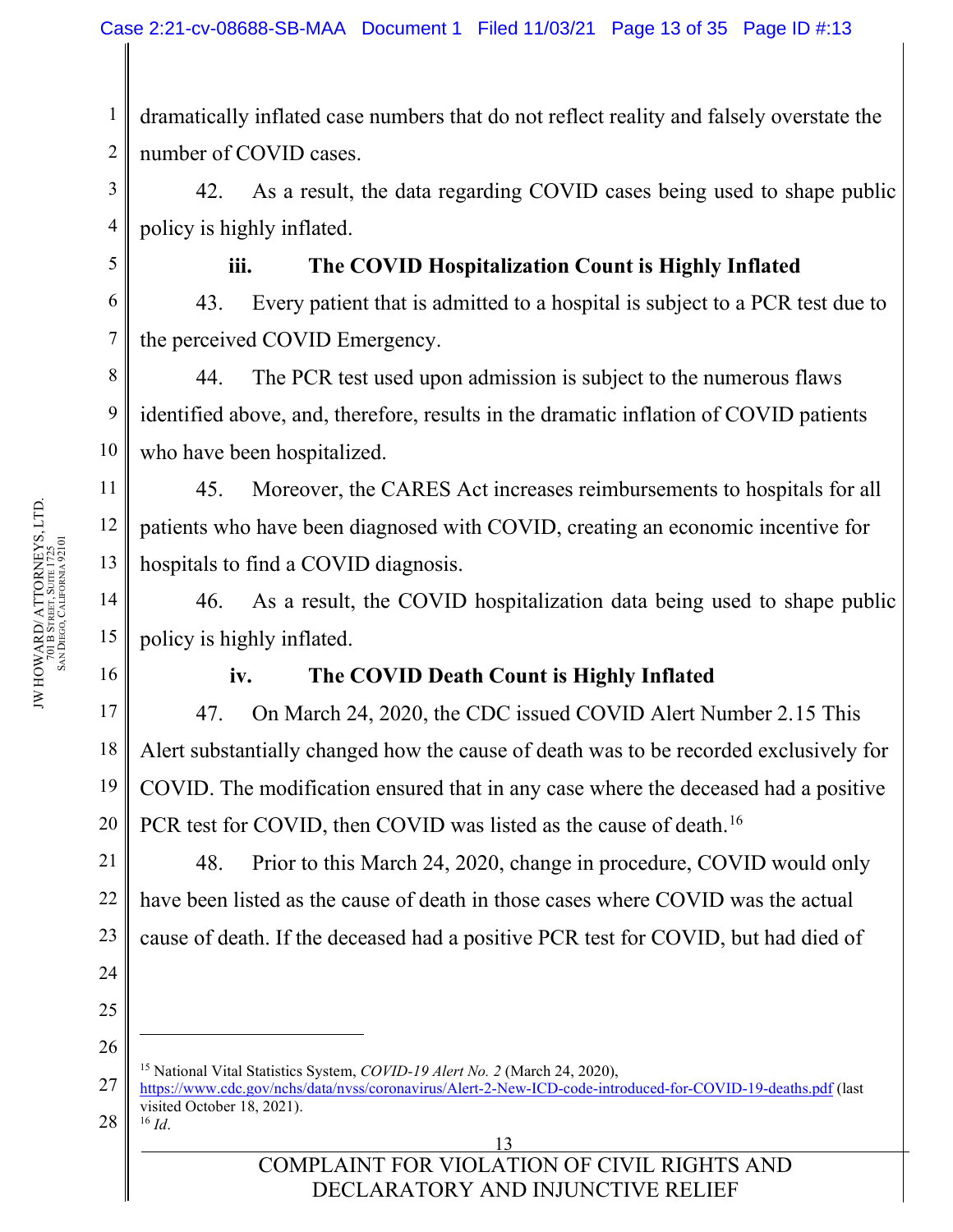1 2 another cause, then COVID would have been listed as a contributing factor to the death, but not the cause. $17$ 

49. The 2003 CDC Medical Examiner's and Coroner's Handbook on Death Registration and Fetal Death Reporting states that in the presence of pre-existing conditions, infectious disease is recorded as the contributing factor to death, not the cause.[18](#page-13-1) This was always the reporting system until the death certificate modification issued by the CDC on March 24, 2020.<sup>19</sup>

50. This death certificate modification by the CDC was not made for any other disease; only COVID. Accordingly, a double standard was created for the recordation of deaths, skewing the data for all deaths after March 24, 2020, reducing the number of deaths from all other causes, and dramatically increasing the number of deaths attributed to COVID.

51. As a result, the COVID death data used to shape public health policy is significantly inflated.<sup>[20](#page-13-3)</sup>

**v. COVID Has an Extremely High Survivability Rate**

52. According to the CDC the survivability of COVID-19 is extraordinarily high. Survival rates under age 20 is 99.997%, 20-50 is 99.98%, 50-70 is 99.5% and 70+ is 94.6%. These figures calculate the percentage of confirmed COVID infected patients who survive.

20 53. By comparison, the smallpox epidemic of the early 1900s is reported to have been fatal to over 30% of those who contracted it, according to the FDA.<sup>[21](#page-13-4)</sup>

<span id="page-13-2"></span>25 [https://www.cdc.gov/nchs/data/nvss/coronavirus/Alert-2-New-ICD-code-introduced-for-COVID-19-deaths.pdf.](https://www.cdc.gov/nchs/data/nvss/coronavirus/Alert-2-New-ICD-code-introduced-for-COVID-19-deaths.pdf)

<span id="page-13-4"></span>27 <https://www.cdc.gov/smallpox/history/history.html> (last visited October 18, 2021); *see also* AMNH.org, SMALLPOX, <https://www.amnh.org/explore/science-topics/disease-eradication/countdown-to-zero/smallpox> (last visited October 18,

14 28 2021); *but see*, NCBI.gov., *Remaining Questions about Clinical Variola Major* ("Evidence has shown that the death rate

COMPLAINT FOR VIOLATION OF CIVIL RIGHTS AND DECLARATORY AND INJUNCTIVE RELIEF

3

4

5

6

7

8

9

10

11

12

13

14

15

16

17

18

19

21

<span id="page-13-0"></span><sup>23</sup> <sup>17</sup> *Id*.

<span id="page-13-1"></span><sup>24</sup> <sup>18</sup> Medical Examiners' and Coroners' Handbook on Death Registration and Fetal Death Reporting, 2003 Revision. CDC, 2003, Pgs. 13-16. [https://www.cdc.gov/nchs/data/misc/hb\\_me.pdf](https://www.cdc.gov/nchs/data/misc/hb_me.pdf) (last visited October 18, 2021). <sup>19</sup> National Vital Statistics System, *COVID-19 Alert No. 2* (March 24, 2020),

<span id="page-13-3"></span><sup>26</sup> <sup>20</sup> CDC, *COVID-19 Forecasts: Deaths* (last accessed September 30, 2021), [https://www.cdc.gov/coronavirus/2019](https://www.cdc.gov/coronavirus/2019-ncov/science/forecasting/forecasting-us.html) [ncov/science/forecasting/forecasting-us.html](https://www.cdc.gov/coronavirus/2019-ncov/science/forecasting/forecasting-us.html) (last visited October 18, 2021)

<sup>21</sup> *See* CDC, *History of Smallpox*, ("On average, 3 out of every 10 people who got it died."),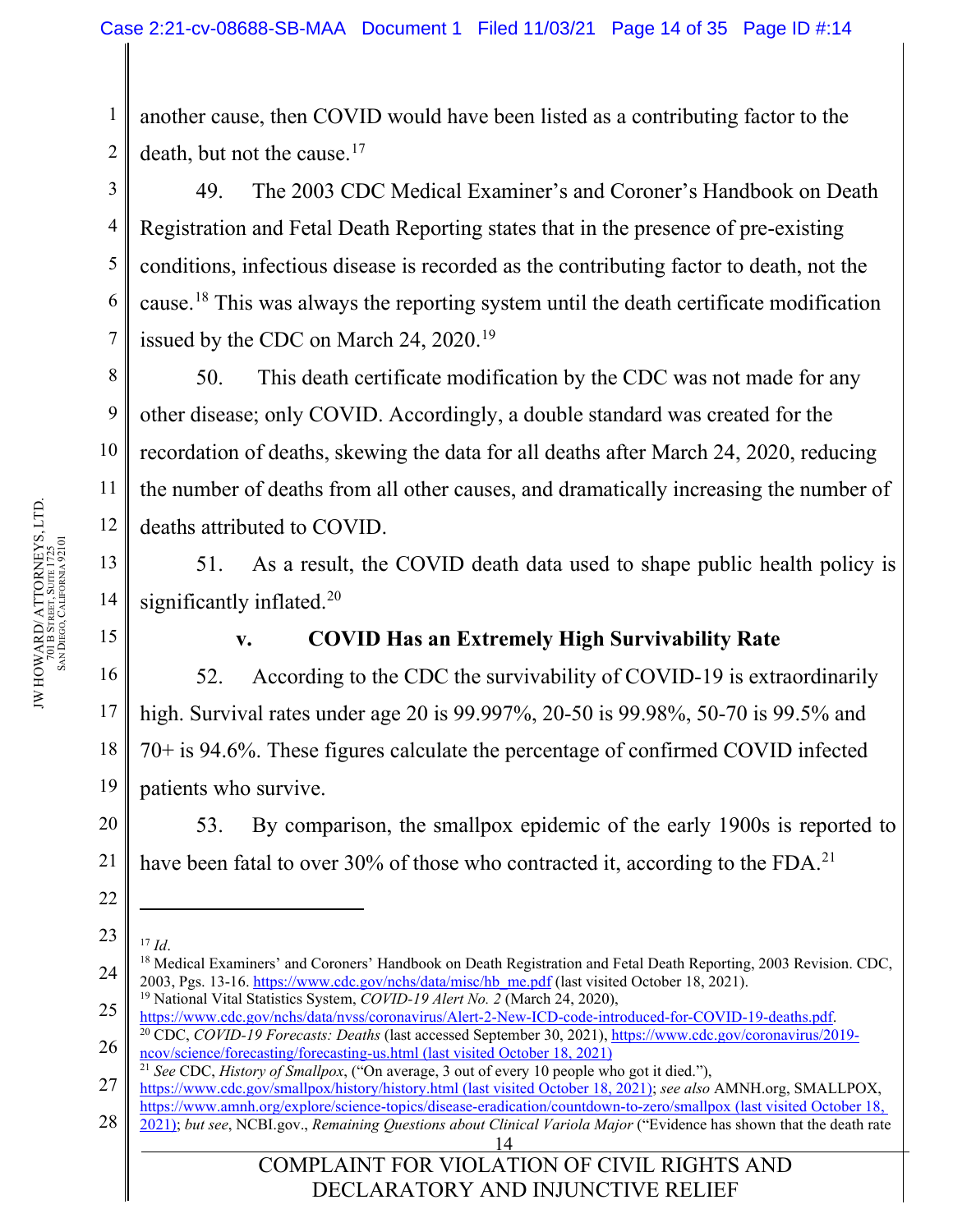**vi. COVID Survivors Enjoy Robust Natural Immunity**

54. Those who recover from infection from COVID, over 99% of those who are infected, enjoy robust and durable natural immunity. Natural immunity is superior to vaccine-induced immunity resulting from the COVID vaccines, which do not prevent re-infection or transmission of COVID, and do not prevent infection, re-infection or transmission of the current Delta strain.

1

2

3

4

5

6

7

8

9

10

11

12

13

14

15

16

17

18

19

20

21

### **B. Mandating COVID Vaccination is Contrary to Public Policy.**

55. As the CDC tacitly concedes by changing its own definitions of "Vaccine" and "Vaccination," the COVID vaccines are not vaccines in the traditional sense. In fact, the FDA classifies them as "CBER-Regulated Biologics" otherwise known as "therapeutics" which falls under the "Coronavirus Treatment Acceleration Program."<sup>[22](#page-14-0)</sup>

56. The Vaccines are misnamed since they do not prevent either re-infection or transmission of the disease, the key elements of a vaccine. The CDC has publicly stated that the Vaccines are effective in reducing the severity of the disease but not infection, re-infection, or transmission. Indeed, as noted above, the CDC has stricken the very word "immunity" from its definitions of "Vaccine" and "Vaccination." The injection is therefore a treatment, not a vaccine.

57. The current strain of COVID is the Delta strain.<sup>[23](#page-14-1)</sup> The CDC Director has stated that the vaccines do not stop the transmission of the Delta strain. Studies show the Delta strain passes easily amongst vaccinated persons.<sup>[24](#page-14-2)</sup> The CDC website states:

<sup>22</sup> 23 24 from smallpox among pregnant women was extraordinarily high. Pregnant women had a higher rate of hemorrhagic disease than did other adults. Approximately 16% of cases in unvaccinated pregnant women were early hemorrhagic smallpox versus ≈1% in nonpregnant women and adult males. The case-fatality rate in unvaccinated pregnant women approached 70%. Fetal wastage approached 80%."), <https://www.ncbi.nlm.nih.gov/pmc/articles/PMC3377426/> (last visited October 18, 2021).

<span id="page-14-0"></span><sup>25</sup> <sup>22</sup> FDA, *Coronavirus (COVID-19) | CBER-Regulated Biologics*, [https://www.fda.gov/vaccines-blood-biologics/industry](https://www.fda.gov/vaccines-blood-biologics/industry-biologics/coronavirus-covid-19-cber-regulated-biologics)[biologics/coronavirus-covid-19-cber-regulated-biologics](https://www.fda.gov/vaccines-blood-biologics/industry-biologics/coronavirus-covid-19-cber-regulated-biologics) (last visited October 18, 2021); *See also,* FDA, *Coronavirus* 

<sup>26</sup> *Treatment Acceleration Program (CTAP)*, [https://www.fda.gov/drugs/coronavirus-covid-19-drugs/coronavirus](https://www.fda.gov/drugs/coronavirus-covid-19-drugs/coronavirus-treatment-acceleration-program-ctap)[treatment-acceleration-program-ctap](https://www.fda.gov/drugs/coronavirus-covid-19-drugs/coronavirus-treatment-acceleration-program-ctap) (last visited October 18, 2021).

<span id="page-14-1"></span><sup>27</sup> <sup>23</sup> CDC, *Variant Proportions* (last visited September 30, 2021), [https://covid.cdc.gov/covid-data-tracker/#variant](https://covid.cdc.gov/covid-data-tracker/#variant-proportions)[proportions](https://covid.cdc.gov/covid-data-tracker/#variant-proportions) (last visited October 18, 2021).

<span id="page-14-2"></span><sup>28</sup> <sup>24</sup> The Lancet, *Transmission of SARS-CoV-2 Delta Variant Among Vaccinated Healthcare Workers, Vietnam* (August 10, 2021), <https://ssrn.com/abstract=3897733> (last visited October 18, 2021).

<sup>15</sup>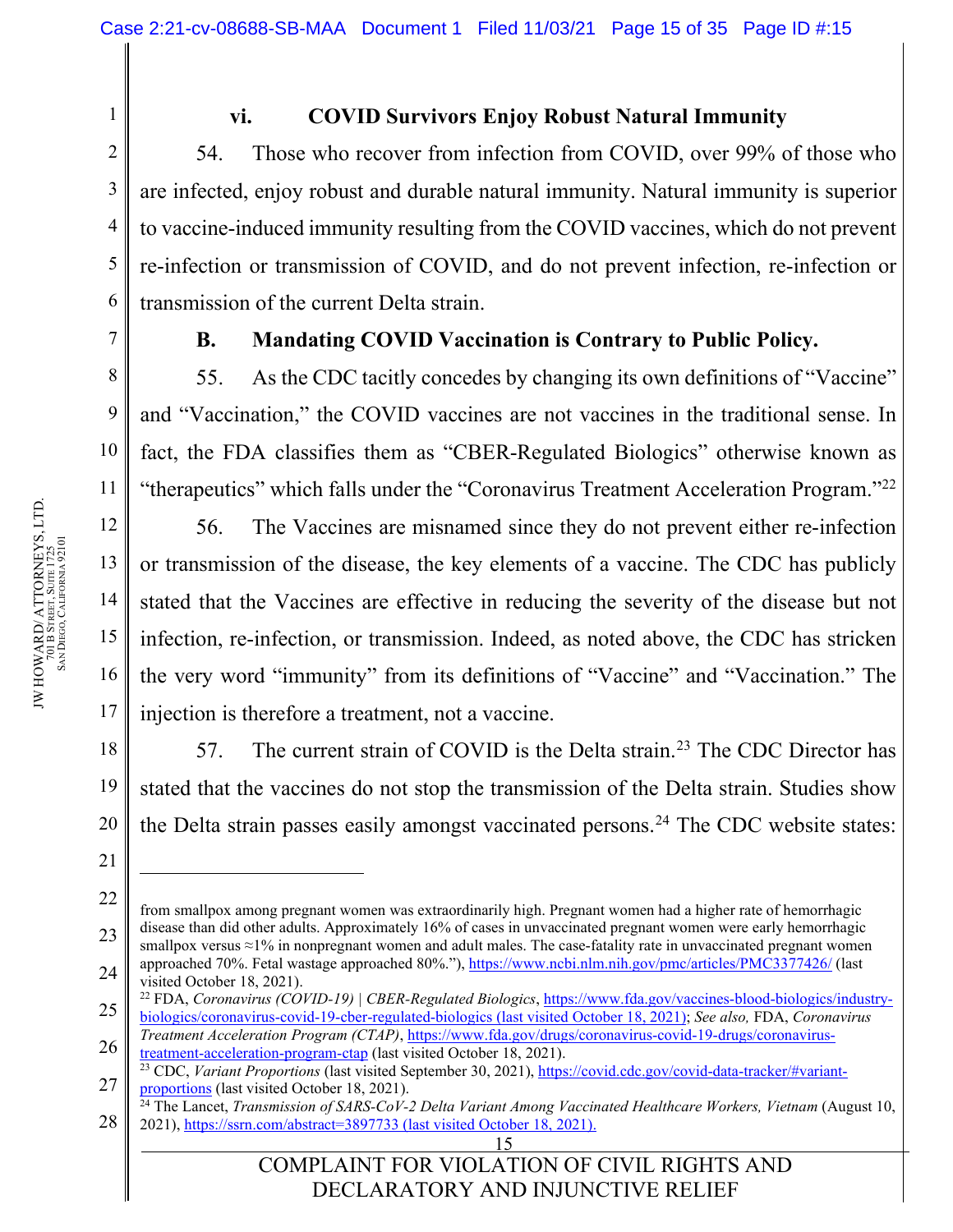"… preliminary evidence suggests that fully vaccinated people who do become infected with the Delta variant can spread the virus to others."<sup>[25](#page-15-0)</sup>

58. The effectiveness of the COVID vaccines has been determined to wane rapidly. Israel, the most vaccinated and studied nation, now expires the vaccine's effectiveness at six months.<sup>[26](#page-15-1)</sup> The requirement for booster shots due to this waning of effectiveness has been recognized by the CDC, which initially recommended no booster shots, then annually, then at 8 months and then 6 months.

59. Those countries with the highest rates of COVID vaccination also experience the highest rates of infection. Those counties with the highest rates of vaccination also have the highest rates of hospitalization and severe illnesses with regard to the Delta strain, which is the current strain.

12

1

2

3

4

5

6

7

8

9

10

11

13

14

15

16

23

### **C. VAERS Reports Point to Significant Levels of Vaccine Injury.**

60. As part of the 1990 Public Readiness and Emergency Preparedness Act, the FDA and CDC created the Vaccine Adverse Event Reporting System (VAERS) to receive reports about suspected adverse events that may be associated with vaccines. VAERS is intended to serve as an early warning system to safety issues.

17 18 19 20 61. It has been well established even prior to COVID that only 1-10% of adverse events are reported.<sup>[27](#page-15-2)</sup> This is known as the "Under-Reporting Factor" (URFs). While many reported adverse events are mild, about 15% of total adverse events are found to be serious adverse events[.28](#page-15-3)

21 22 62. As one can see from this chart, VAERS reports regarding the COVID vaccines are extraordinarily high.

COMPLAINT FOR VIOLATION OF CIVIL RIGHTS AND DECLARATORY AND INJUNCTIVE RELIEF

<span id="page-15-0"></span><sup>24</sup> <sup>25</sup> CDC, Interim Public Health Recommendations for Fully Vaccinated People, [https://www.cdc.gov/coronavirus/2019](https://www.cdc.gov/coronavirus/2019-ncov/vaccines/fully-vaccinated-guidance.html) [ncov/vaccines/fully-vaccinated-guidance.html](https://www.cdc.gov/coronavirus/2019-ncov/vaccines/fully-vaccinated-guidance.html) (last visited October 18, 2021).

<span id="page-15-1"></span><sup>25</sup> 26 <sup>26</sup> Marianne Guenot, *Isreal's Vaccine Pass Will Expire 6 Months after 2nd Dose, Meaning People Will Need Booster Shots to Keep Going to Restaurants and Bars,* [https://www.businessinsider.com/israel-vaccine-pass-to-expire-after-6](https://www.businessinsider.com/israel-vaccine-pass-to-expire-after-6-months-booster-shots-2021-9) [months-booster-shots-2021-9](https://www.businessinsider.com/israel-vaccine-pass-to-expire-after-6-months-booster-shots-2021-9) (last visited October 18, 2021).

<span id="page-15-2"></span><sup>27</sup> <sup>27</sup> Lazarus, Ross et al. Grant ID: R18 HS 017045. *Electronic Support for Public Health–Vaccine Adverse Event Reporting System (ESP:VAERS)*. Submitted to The Agency for Healthcare Research and Quality (AHRQ). <sup>28</sup> Department of Health and Human Services, *VAERS Data Use Guide*,

<span id="page-15-3"></span><sup>28</sup> [https://vaers.hhs.gov/docs/VAERSDataUseGuide\\_November2020.pdf](https://vaers.hhs.gov/docs/VAERSDataUseGuide_November2020.pdf) (last visited October 18, 2021).

<sup>16</sup>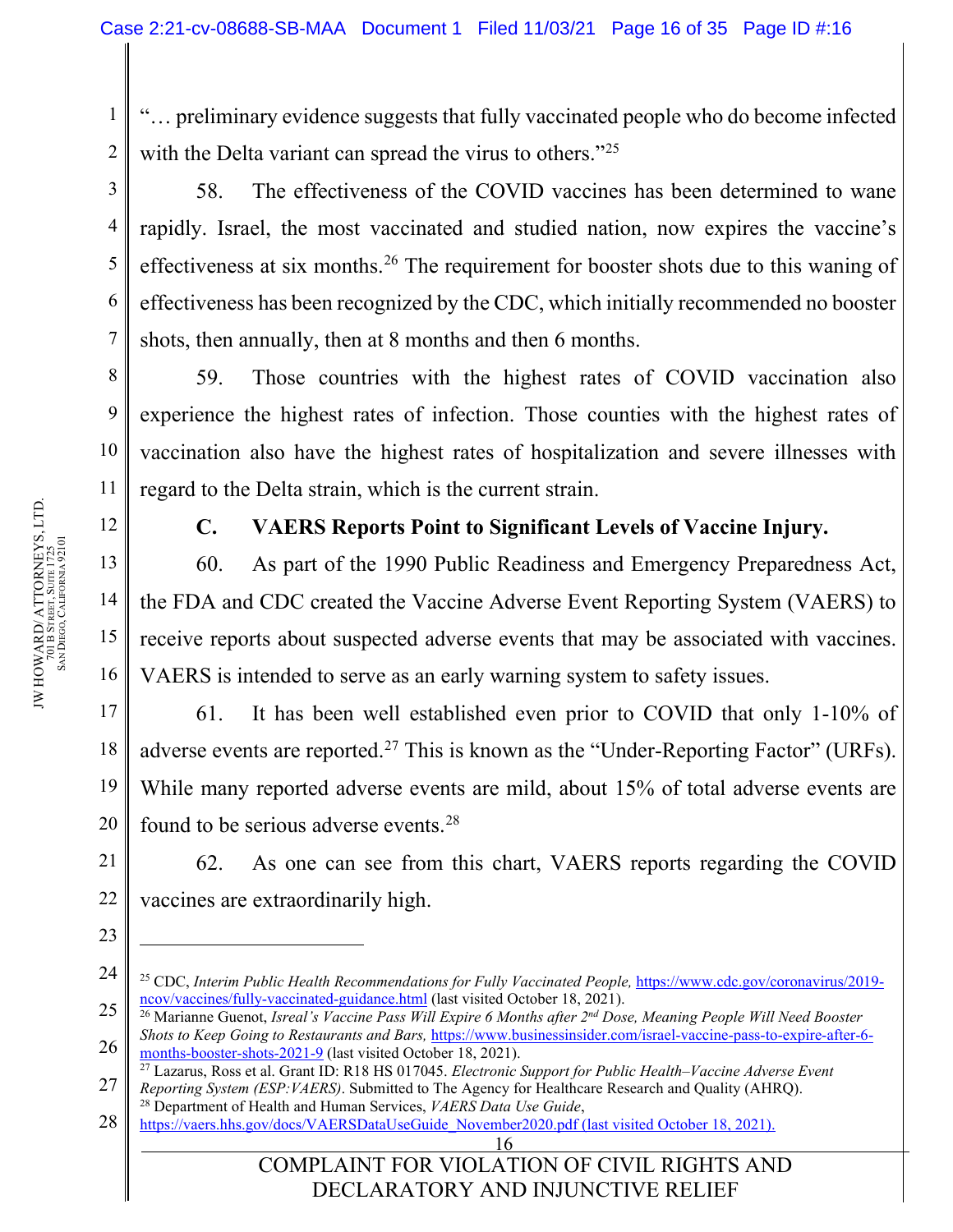

# **D. COVID Vaccines Create Immunological Cripples, Vaccine Addicts, Super-Spreaders, and a Higher Chance of Death and Severe Hospitalization**

63. The COVID vaccines are not traditional vaccines.[29](#page-16-0) Instead most carry coded instructions that cause cells to reproduce one portion of the SARS-CoV-2 virus, the spike protein. The vaccines thus induce the body to create spike proteins. A person only creates antibodies against this one limited portion (the spike protein) of the virus. This has several downstream deleterious effects.

64. First, these vaccines "mis-train" the immune system to recognize only a small part of the virus (the spike protein). Variants that differ, even slightly, in this protein, such as the Delta variant, are able to escape the narrow spectrum of antibodies created by the vaccines.

65. Second, the vaccines create "vaccine addicts," meaning persons become dependent upon regular booster shots, because they have been "vaccinated" only against

25 26

11

12

13

14

15

16

17

18

19

20

21

22

23

<span id="page-16-0"></span><sup>27</sup> 28 <sup>29</sup> FDA, *Coronavirus (COVID-19) | CBER-Regulated Biologics*, [https://www.fda.gov/vaccines-blood-biologics/industry](https://www.fda.gov/vaccines-blood-biologics/industry-biologics/coronavirus-covid-19-cber-regulated-biologics)[biologics/coronavirus-covid-19-cber-regulated-biologics;](https://www.fda.gov/vaccines-blood-biologics/industry-biologics/coronavirus-covid-19-cber-regulated-biologics) *See also,* FDA, *Coronavirus Treatment Acceleration Program (CTAP)*,<https://www.fda.gov/drugs/coronavirus-covid-19-drugs/coronavirus-treatment-acceleration-program-ctap> (last visited October 18, 2021).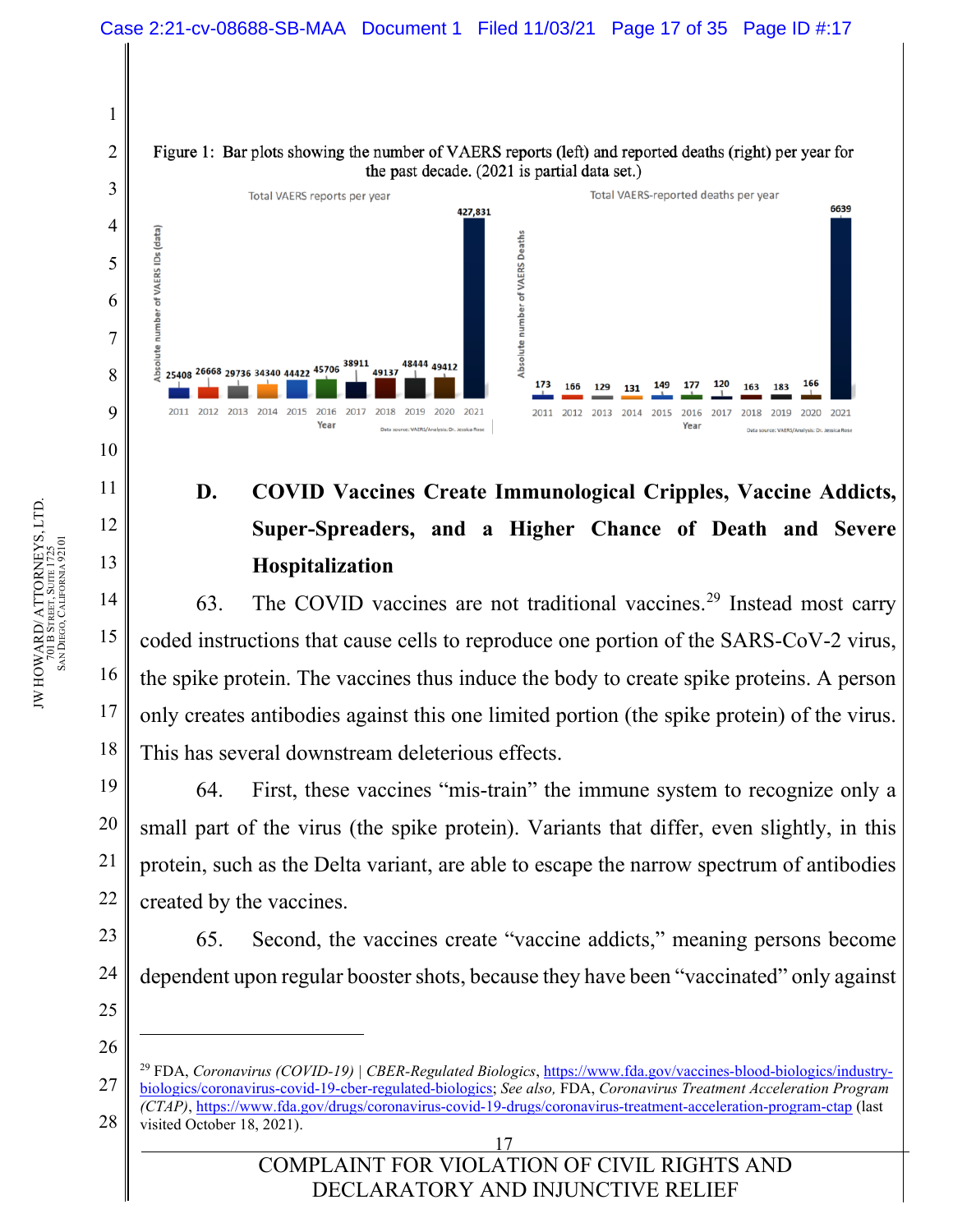1 2 3 a tiny portion of a mutating virus. The Australian Health Minister Dr. Kerry Chant has stated that COVID will be with us forever and people will "have to get used to" taking endless vaccines. "This will be a regular cycle of vaccination and revaccination."<sup>[30](#page-17-0)</sup>

66. Third, the vaccines do not prevent infection in the nose and upper airways, and vaccinated individuals have been shown to have much higher viral loads in these regions. This leads to the vaccinated becoming "super-spreaders" as they are carrying extremely high viral loads.<sup>[31](#page-17-1)</sup>

67. In addition, the vaccinated become more clinically ill than the unvaccinated. Scotland reported that the infection fatality rate in the vaccinated is 3.3 times the unvaccinated and the risk of death if hospitalized is 2.15 times the unvaccinated.[32](#page-17-2)

12

4

5

6

7

8

9

10

11

13

14

15

16

17

18

19

20

### **E. Effective Treatments are Available**

### **i. Ivermectin is Effective**

68. Ivermectin--a cheap, safe, widely available generic medication, whose precursor won the Nobel Prize in Medicine in 2015--treats and cures SARS-CoV-2 infection, both while in the early infectious stage and later stages[.33](#page-17-3) The evidence is both directly observed in multiple randomized controlled trials and epidemiological evidence worldwide. There are now more than sixty (60) studies demonstrating its efficacy as well as noting that nations that use ivermectin see their death rates plummet to 1% of the death rates of nations that do not.

<sup>21</sup>

<span id="page-17-0"></span><sup>22</sup> 23 <sup>30</sup> Tyler Durden, *Aussie Health Chief: COVID Will Be With Us Forever", People Will Have to "Get Used To" Endless Booster Vaccines,* [https://www.zerohedge.com/covid-19/aussie-health-chief-covid-will-be-us-forever-people-will-have-](https://www.zerohedge.com/covid-19/aussie-health-chief-covid-will-be-us-forever-people-will-have-get-used-endless-booster)get-used-endless-booster [\(](https://www.zerohedge.com/covid-19/aussie-health-chief-covid-will-be-us-forever-people-will-have-get-used-endless-booster)last visited October 18, 2021).<br><sup>31</sup> Chau, Nguyen Van Vinh, et al., OUCRU COVID-19 Research, Transmission of SARS-CoV-2 Delta Variant Among

<span id="page-17-1"></span><sup>24</sup> Vaccinated Healthcare Workers (abstract), Vietnam. EClinicalMedicine, Volume 41, November 2021, 101143, Available at SSRN:<https://ssrn.com/abstract=3897733> or<http://dx.doi.org/10.2139/ssrn.3897733>

<span id="page-17-2"></span><sup>25</sup> <sup>32</sup> Jeffrey Dach, Protecting Public Health with Mandatory Vaccination, [https://jeffreydachmd.com/wp-](https://jeffreydachmd.com/wp-content/uploads/2021/08/Public-Health-Scotland-21-08-04-covid19-publication_report.pdf)

<sup>26</sup> [content/uploads/2021/08/Public-Health-Scotland-21-08-04-covid19-publication\\_report.pdf,](https://jeffreydachmd.com/wp-content/uploads/2021/08/Public-Health-Scotland-21-08-04-covid19-publication_report.pdf) (last visited October 18, 2021), *See also,* Jeffrey Dach*,* Public Health Scotland COVID-19 Statistical Report, [https://jeffreydachmd.com/wp-content/uploads/2021/08/Public-Health-Scotland-21-09-01-covid19-](https://jeffreydachmd.com/wp-content/uploads/2021/08/Public-Health-Scotland-21-09-01-covid19-publication_report.pdf)

<sup>27</sup> publication report.pdf (last visited October 18, 2021) e

<span id="page-17-3"></span><sup>28</sup> <sup>33</sup> Ivmmeta.com, *Ivermectin for COVID-19: real-time meta analysis of 63 studies,* <https://ivmmeta.com/ivm-meta.pdf> (last visited October 18, 2021).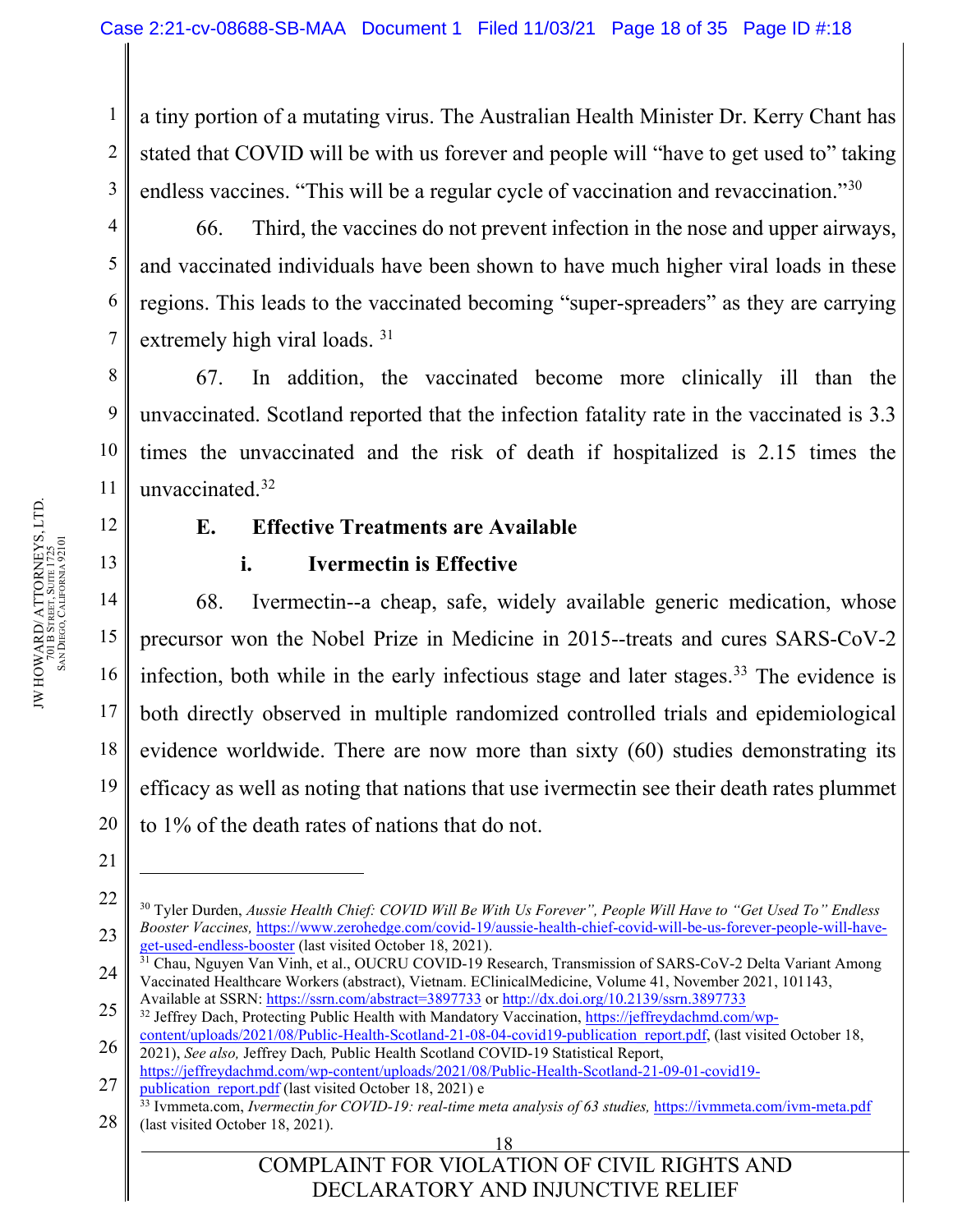1

2

3

4

5

6

7

8

9

10

### **ii. Hydroxychloroquine is Effective**

69. Hydroxychloroquine (HCQ) is a cheap, safe, widely available generic medication used billions of times annually in all countries around the world including the United States. It is typically prescribed for rheumatoid arthritis and lupus. HCQ treats and cures SARS-CoV-2 infection effectively in the early infectious stage. HCQ also provides substantial reduction in mortality in later stages.<sup>34</sup>,<sup>[35](#page-18-1)</sup> There are now more than 300 studies demonstrating its efficacy and nations that use HCQ have 1-10% of the death rate of nations that do not. HCQ is on the WHO's List of Essential Medications that all nations should always have available. Chloroquine (an earlier version of HCQ) has been in continuous use for SARS-CoV-2 in China since February 2020.<sup>[36](#page-18-2)</sup>

11

12

13

14

15

16

17

18

19

20

### **iii. Budesonide is Effective**

70. Budesonide, a cheap, safe, widely available generic inhaler medication used commonly in the United States, typically for emphysema, effectively treats SARS- $CoV-2$  infection while in the early infectious stage.<sup>[37](#page-18-3)</sup> This was published in The Lancet in April 2021.[38](#page-18-4) The trial at ClinicalTrials.gov was stopped early because steroids were shown to be so effective.<sup>[39](#page-18-5)</sup>

<span id="page-18-0"></span><sup>21</sup> <sup>34</sup> HCQmeta.com, *HCQ for COVID-19:real-time meta analysis of 294 studies,* [https://hcqmeta.com](https://hcqmeta.com/)

<span id="page-18-1"></span><sup>22</sup> <sup>35</sup> [https://docs.google.com/document/d/1vDD8JkHe62hmpkalx1tejkd\\_zDnVwJ9XXRjgXAc1qUc/edit](https://docs.google.com/document/d/1vDD8JkHe62hmpkalx1tejkd_zDnVwJ9XXRjgXAc1qUc/edit) (last visited October 18, 2021).

<span id="page-18-2"></span><sup>23</sup> <sup>36</sup> Jianjun Gao, *Chloroquine Phosphate has Shown Apparent Efficacy in Treatment of COVID-19 Associated Pneumonia in Clinical Studies, [https://www.jstage.jst.go.jp/article/bst/14/1/14\\_2020.01047/\\_article](https://www.jstage.jst.go.jp/article/bst/14/1/14_2020.01047/_article) (last visited October 18, 2021).* 

<span id="page-18-3"></span><sup>24</sup> <sup>37</sup> Sanjay Ramakrishanan et al., *Inhaled Budesonide in the Treatment of Early COVID-19 Illness: A Randomized Controlled Trial,* Oxford University,

<sup>25</sup> [https://c19protocols.com/wpcontent/uploads/2021/03/COVID\\_Budesonide\\_Oxford-Based\\_Dosing\\_Guidance.pdf](https://c19protocols.com/wpcontent/uploads/2021/03/COVID_Budesonide_Oxford-Based_Dosing_Guidance.pdf) (last visited October 18, 2021).

<span id="page-18-4"></span><sup>26</sup> <sup>38</sup> The Lancet, *Inhaled Budesonide in the treatment of early COVID-19 (STOIC): a phase 2, open-label randomized controlled trial* (July 1, 2021), [https://www.thelancet.com/article/S2213-2600\(21\)00160-0/fulltext](https://www.thelancet.com/article/S2213-2600(21)00160-0/fulltext) (last visited October 18, 2021).

<span id="page-18-5"></span><sup>27</sup> <sup>39</sup> ClinicalTrials.gov*, STerOids in COVID-19 Study (STOIC)* (February 8, 2021), <https://clinicaltrials.gov/ct2/show/NCT04416399> ; *see also,*

<sup>28</sup> The Lancet Respiratory Medicine, *Inhaled budesonide in the treatment of early COVID-19 (STOIC): a phase 2, openlabel, randomized controlled trial* (April 9, 2021), [https://www.thelancet.com/article/S2213-2600\(21\)00160-0/fulltext.](https://www.thelancet.com/article/S2213-2600(21)00160-0/fulltext)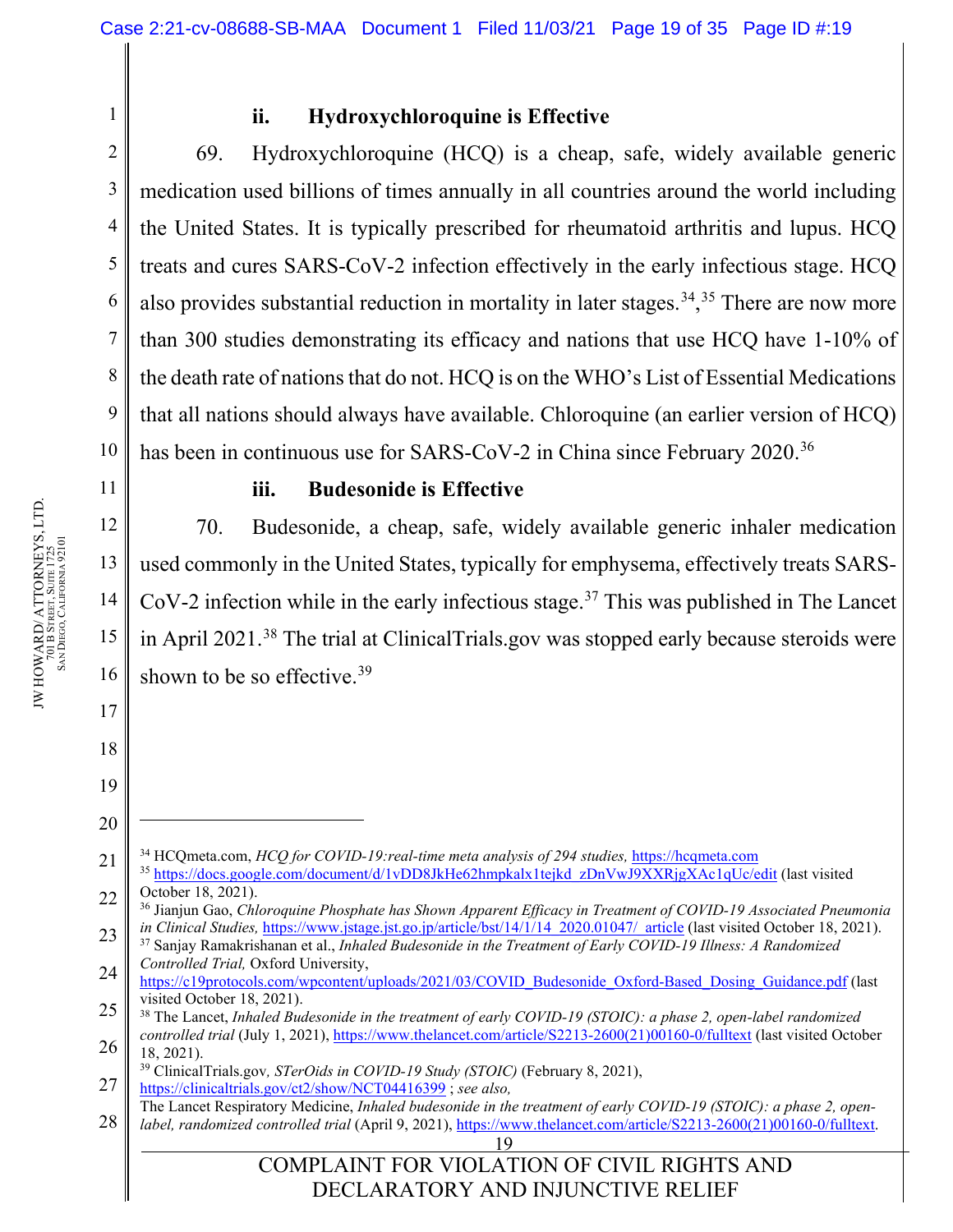1

4

5

6

7

8

9

10

11

12

13

14

15

16

17

18

19

20

21

22

23

24

### **iv. Monoclonal Antibodies are Effective**

2 3 71. Monoclonal antibodies are approved for COVID early treatment and are highly effective and universally safe.

### **F. The COVID Vaccines are Harming Many Recipients**

72. The long-established CDC database VAERS (Vaccine Adverse Events Reporting System) demonstrates significantly higher reports of deaths and adverse events with the COVID vaccines than with prior vaccines.<sup>[40](#page-19-0)</sup> There are reports of neurological adverse events, including Guillain-Barre, Bell's Palsy, Transverse Myelitis, Paralysis, Seizure, Stroke, Dysstasia, Aphasia, and Tinnitus, as well as cardiovascular events such as clot and cardiac arrest.

### **FACTUAL ALLEGATIONS SPECIFIC TO THE INDIVIDUAL PLAINTIFFS**

73. Plaintiffs reallege all allegations as set forth elsewhere in this Complaint as if fully set forth herein.

74. The individual Plaintiffs are all employees of LAUSD who are directly affected by the Mandate and are imminently threatened with termination as a result thereof.

75. Plaintiff Miguel Sotelo has worked as an Electrician for LAUSD for 6 years. He is a single father with three children, aged 3, 15, and 19. His 3-year old daughter has special needs. He has been away from work due to an on-the-job injury. He must wait six months for surgery, and then will have six months of rehabilitative therapy after that before he can be cleared for work. He did not apply for an exemption because he was told that personnel who cannot work remotely will not be

27 [9fe2d3ad957f.filesusr.com/ugd/adf864\\_0490c898f7514df4b6fbc5935da07322.pdf](https://cf5e727d-d02d-4d71-89ff-9fe2d3ad957f.filesusr.com/ugd/adf864_0490c898f7514df4b6fbc5935da07322.pdf) (last visited October 18, 2021), *see also,* Center for Disease Control and Prevention, *About the Vaccine Adverse Event Report System (VAERS),* [https://wonder.cdc.gov/vaers.html.](https://wonder.cdc.gov/vaers.html)

28

#### 20 COMPLAINT FOR VIOLATION OF CIVIL RIGHTS AND DECLARATORY AND INJUNCTIVE RELIEF

<span id="page-19-0"></span><sup>25</sup> 26 <sup>40</sup> Jessica Rose, *Critical Appraisal of VAERS Pharmacovigilance: Is the U.S. Vaccine Adverse Events Reporting System (VAERS) a Functioning Pharmacovigilance System?, Science, Public Health Policy, and the Law* [https://cf5e727d-d02d-4d71-89ff-](https://cf5e727d-d02d-4d71-89ff-9fe2d3ad957f.filesusr.com/ugd/adf864_0490c898f7514df4b6fbc5935da07322.pdf)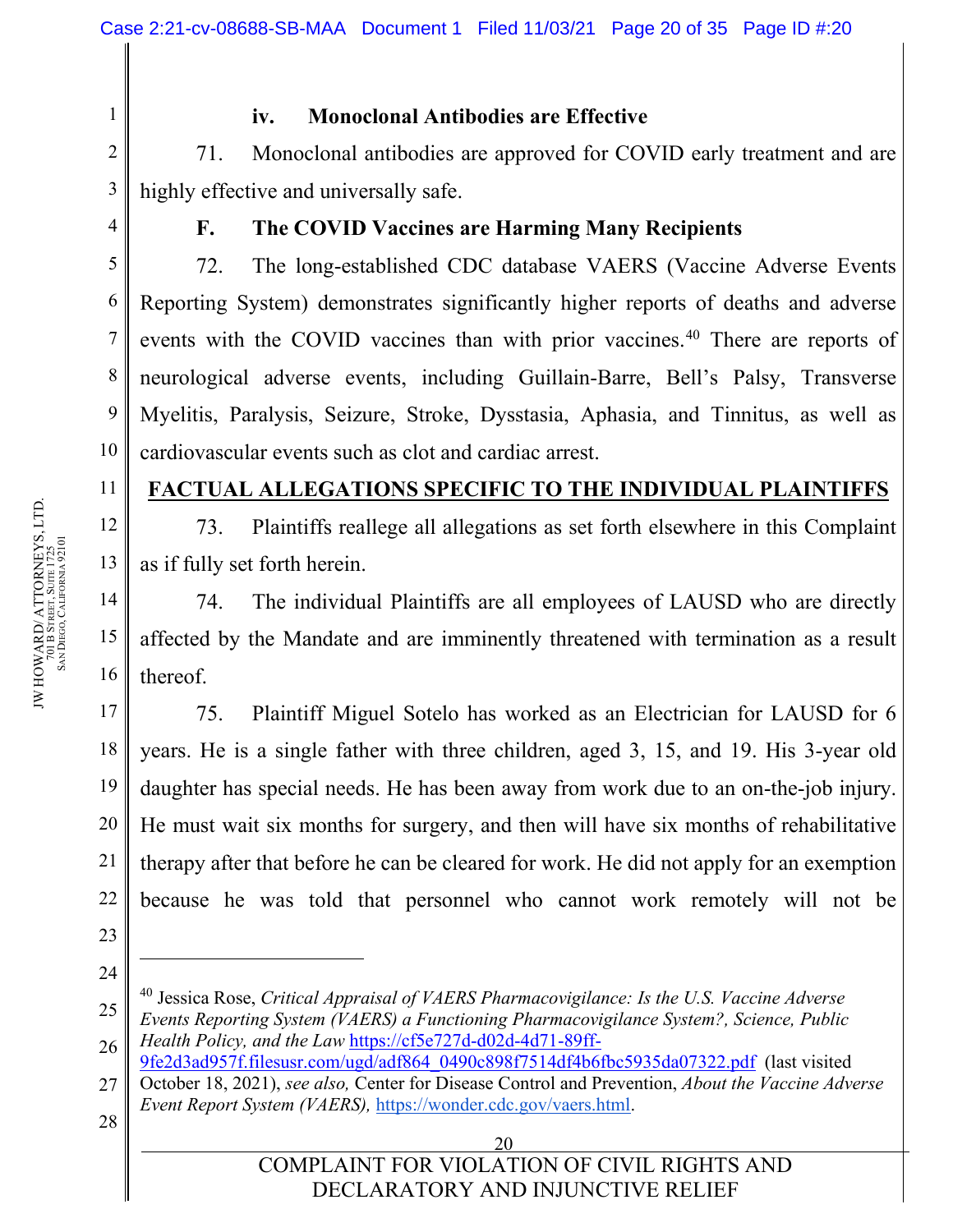1 2 accommodated, and that he therefore faces termination, regardless of his ability to obtain an exemption.

76. Plaintiff Mariel Howsepian is in her 18th year as a teacher for LAUSD, where she is currently employed as a technology coordinator and computer lab teacher at a science magnet school. She also works on the school yearbook, troubleshoots technology issues for other teachers, and checks out devices to students. Ms. Howsepian is the sole breadwinner for her family, as her husband stays at home with the couple's gifted daughter. She chose to work through COVID with no extra pay to assist students. Ms. Howsepian opposes being vaccinated due to her sincerely-held religious beliefs, which include opposition to abortion and the use of aborted fetal cell tissue in medications such as the COVID vaccines. She applied for a religious exemption to the Mandate, which was purportedly accepted; however, she was told that there was no available accommodation for her type of position, rendering her religious exemption illusory. She was then told that she might be able to transfer to City of Angels Online Academy ("COF") at a reduced salary. She applied but has heard nothing. Meanwhile, the deadline for compliance means that she is imminently threatened with termination.

77. Plaintiff Jeffrey Fuentes has been employed by LAUSD as an Electrician for 8 years. He is opposed to being administered the COVID vaccine due to his sincerely-held religious beliefs, which include the use of medicines that have been derived from aborted fetal tissue. Mr. Fuentes applied for a religious exemption, which he was told was accepted; however, he has received nothing in writing, and his supervisors and superiors have repeatedly told him that there are no accommodations for his classification of employment, thus rendering his religious exemption illusory. Absent an accommodation, he faces imminent termination.

78. Plaintiff Sandra Garcia has been an employee with LAUSD for 10 years and works as a Special Education Assistant at a middle school. She is married and has a 4-year old son. Ms. Garcia objects to being vaccinated against COVID due to her

3

4

5

6

7

8

9

10

11

12

13

14

15

16

17

18

19

20

21

22

23

24

25

26

27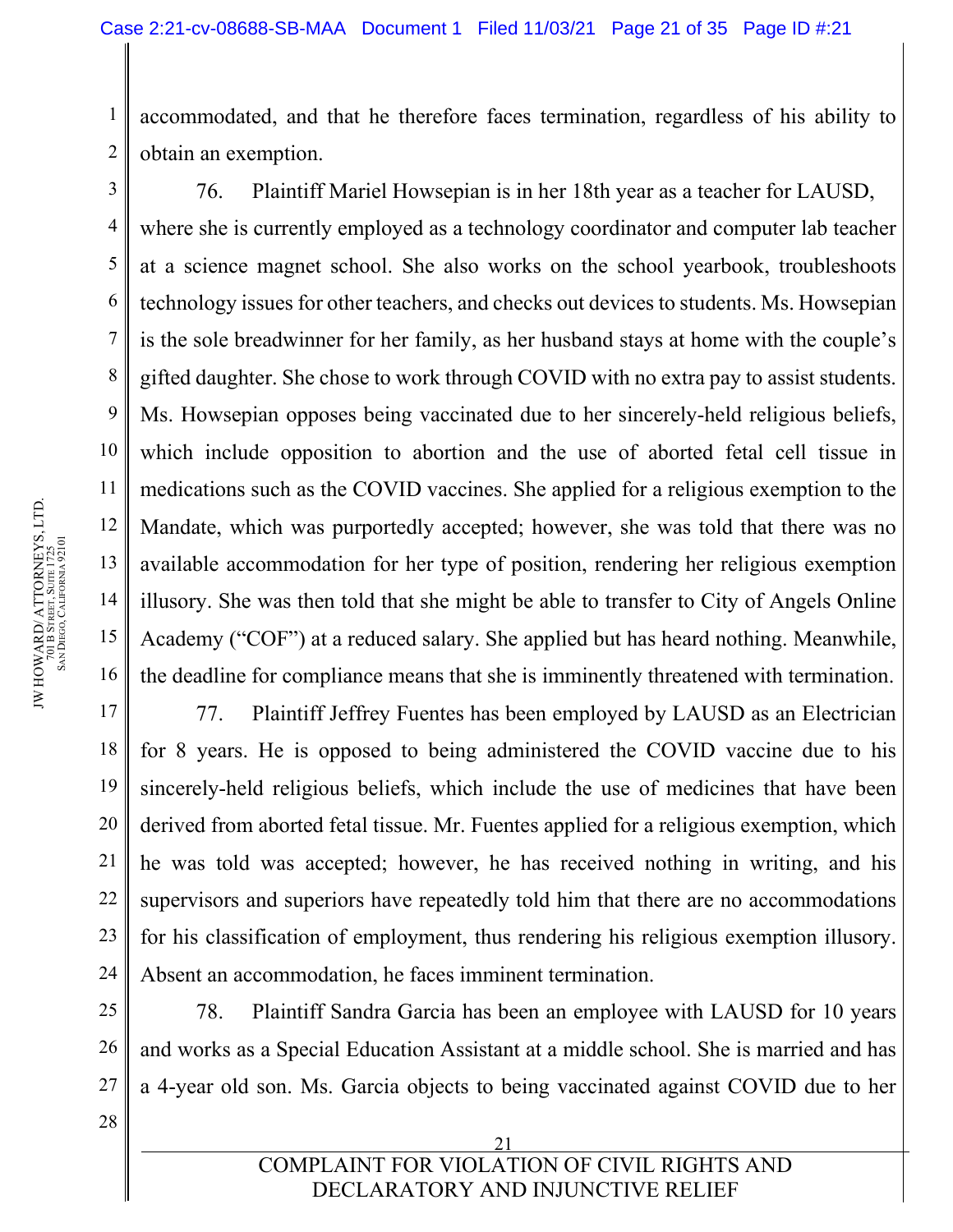1 2 3 4 5 6 sincerely-held religious beliefs, as the COVID Vaccines are made using aborted fetal cells. She applied for a religious exemption, which was granted, but she was denied an accommodation, thus rendering the exemption illusory and placing in imminent peril of being terminated. Beyond her religious beliefs, Ms. Garcia has concerns about the safety of the vaccines. For example, the teenaged son of one of her acquaintances developed myocarditis from being vaccinated.

79. Plaintiff Hovhannes Saponghian has been employed by LAUSD for two years as a Teacher Assistant. Mr. Saponghian objects to vaccination on religious grounds because of the use of aborted fetal cell tissue in making them. He applied for a religious exemption, which was granted, but he was denied an accommodation, thus rendering the exemption illusory. He also has concerns about short-term side effects, such as death, myocarditis, and blood clots, as well as long-term side effects, which remain unknown. He is in imminent peril of termination.

80. Plaintiff Norma Brambila is a healthcare assistant at LAUSD. She objects to vaccination on religious grounds because of the use of aborted fetal cell tissue in making them and therefore applied for a religious exemption. LAUSD acknowledged that her beliefs were genuine but refused to accommodate her. She will be paid up until October  $31<sup>st</sup>$  and will be placed on unpaid leave starting November  $1<sup>st</sup>$ . Plaintiff Brambila has recently recovered from COVID and now has natural immunity. However, she has been informed that medical exemptions are only available for disability or serious medical conditions. Natural immunity is neither a disability nor serious medical condition.

81. All conditions precedent to this action have been performed, excused, and/or waived.

> 22 COMPLAINT FOR VIOLATION OF CIVIL RIGHTS AND DECLARATORY AND INJUNCTIVE RELIEF

7

8

9

10

11

12

13

14

15

16

17

18

19

20

21

22

23

24

25

26

27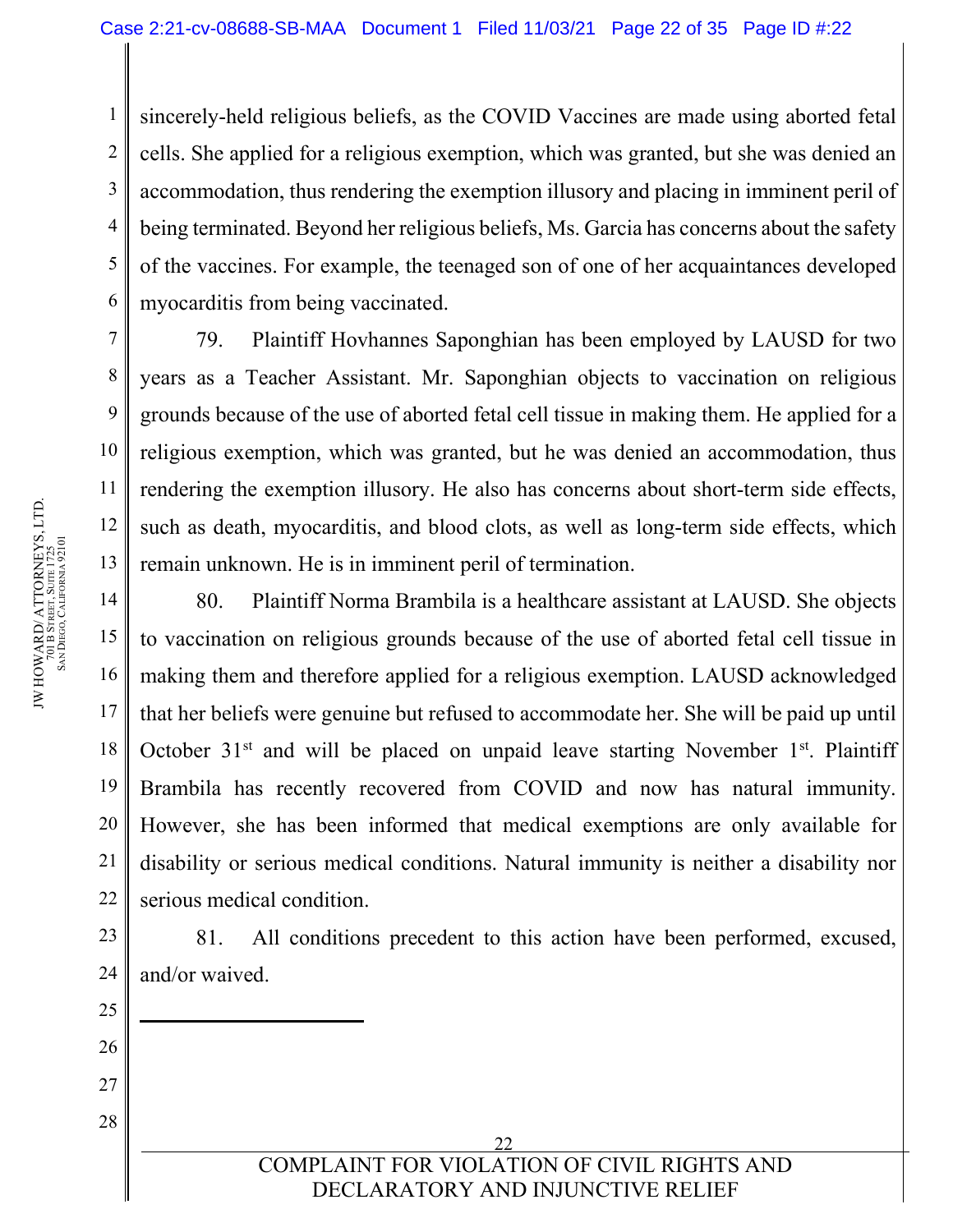# **FIRST CAUSE OF ACTION VIOLATION OF THE FOURTEENTH AMENDMENT SUBSTANTIVE DUE PROCESS -- 42 U.S.C. § 1983 (Plaintiffs Against All Defendants)**

82. Plaintiffs reallege all allegations set forth elsewhere in this Complaint as if fully set forth herein.

83. The Vaccine Mandate violates the liberty protected by the Fourteenth Amendment to the Constitution, which includes rights of personal autonomy, selfdetermination, bodily integrity and the right to reject medical treatment.

84. The COVID vaccines are not vaccines, as that term has traditionally been understood, but are, as a factual matter, treatments. They are referred to herein as vaccines, but they are not. They are treatments. Indeed, the CDC even recently changed its own definitions of "Vaccine" and "Vaccination" to eliminate the word, "immunity."

85. The ability to decide whether to accept or refuse medical treatment is a fundamental right.

86. Accordingly, the Vaccine Mandate violates Plaintiffs' constitutional right to decisional privacy with regard to medical treatment.

87. Because the COVID vaccines are not treatments, and not vaccines, strict scrutiny applies. The US Supreme Court has recognized a "general liberty interest in refusing medical treatment." *Cruzan v. Dir., Mo. Dep't of Health*, 497 U.S. 261, 278, 110 S. Ct. 2841, 2851, 111 L.Ed.2d 224, 242 (1990). It has also recognized that the forcible injection of medication into a nonconsenting person's body represents a substantial interference with that person's liberty. *Washington v. Harper*, 494 U.S. 210, 229, 110 S. Ct. 1028, 1041, 108 L.Ed.2d 178, 203 (1990), see also *id*. at 223 (further acknowledging in dicta that, outside of the prison context, the right to refuse treatment would be a "fundamental right" subject to strict scrutiny).

1

2

3

4

5

6

7

8

9

10

11

12

13

14

15

16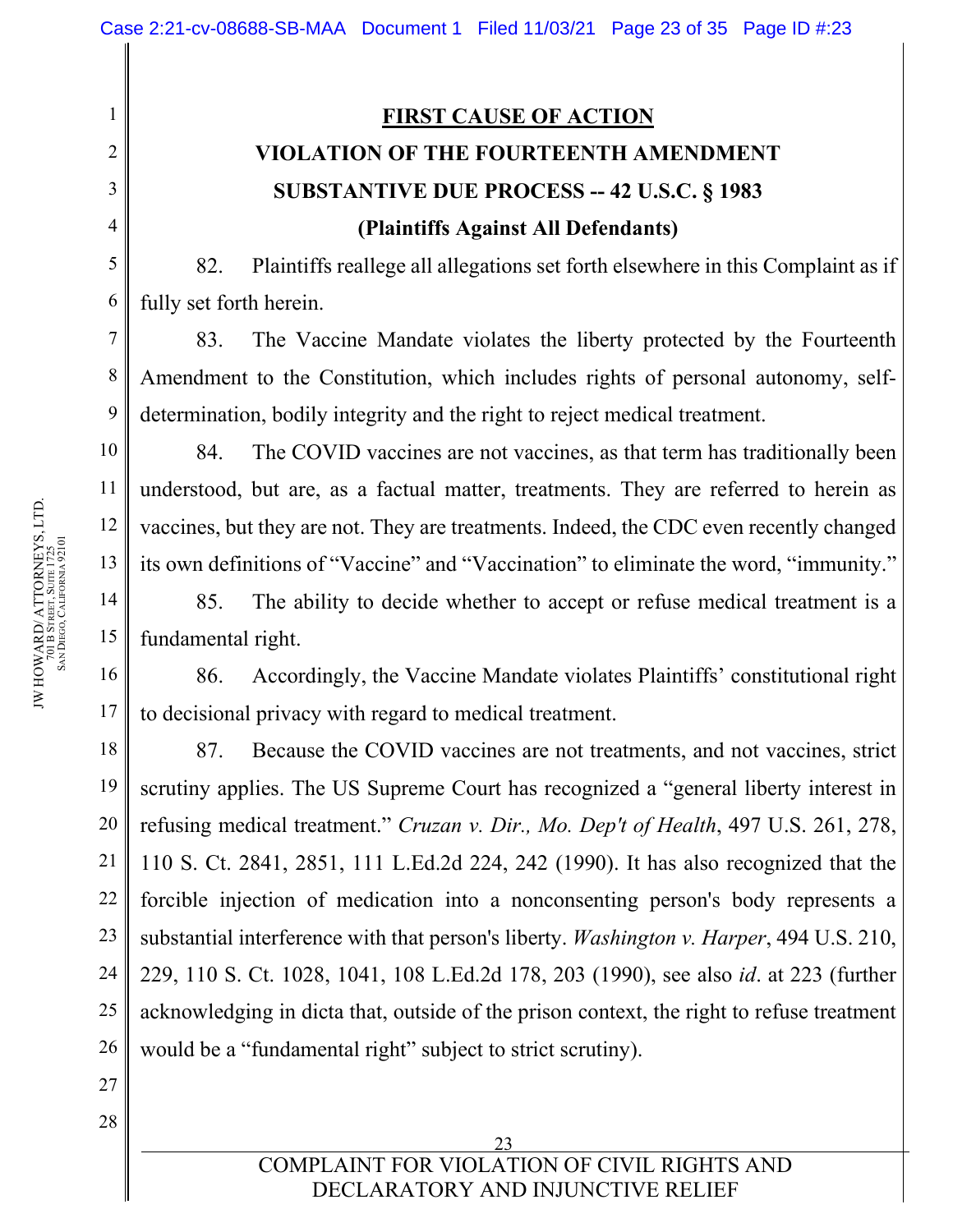88. As mandated medical treatments are a substantial burden, Defendants must prove that the Vaccine Mandate is narrowly tailored to meet a compelling interest.

89. No such compelling interest exists because, as alleged above, the COVID vaccines are not effective against the now dominant Delta variant of COVID in that they do not prevent the recipient from becoming infected, getting reinfected, or transmitting COVID to others. Indeed, evidence shows that vaccinated individuals have more COVID in their nasal passages than unvaccinated people do. The Delta variant is the current variant and accounts for over 90% of the COVID infections in the United States at this time.

10 11 12 13 90. The COVID vaccines may have been somewhat effective against the original COVID strain, but that strain has come and gone, and the COVID vaccines designed to fight yesterday's threat—are simply ineffective against the current Delta variant.

91. Since the COVID vaccines are ineffective against the Delta variant, there can be no compelling interest to mandate their use at this time.

92. But even if there were a compelling interest in mandating the COVID vaccinations, the Vaccine Mandate is not narrowly tailored to achieve such an interest.

93. The blanket Mandate ignores individual factors increasing or decreasing the risks that the plaintiffs—indeed, all LAUSD employees—pose to themselves or to others.

21 22 23 94. Defendants entirely disregard whether employees have already obtained natural immunity despite the fact that natural immunity does actually provide immunity whereas the COVID vaccines do not.

95. Treating all employees the same, regardless of their individual medical status, risk factors, and natural immunity status is not narrowly tailored.

1

2

3

4

5

6

7

8

9

14

15

16

17

18

19

20

24

25

26

27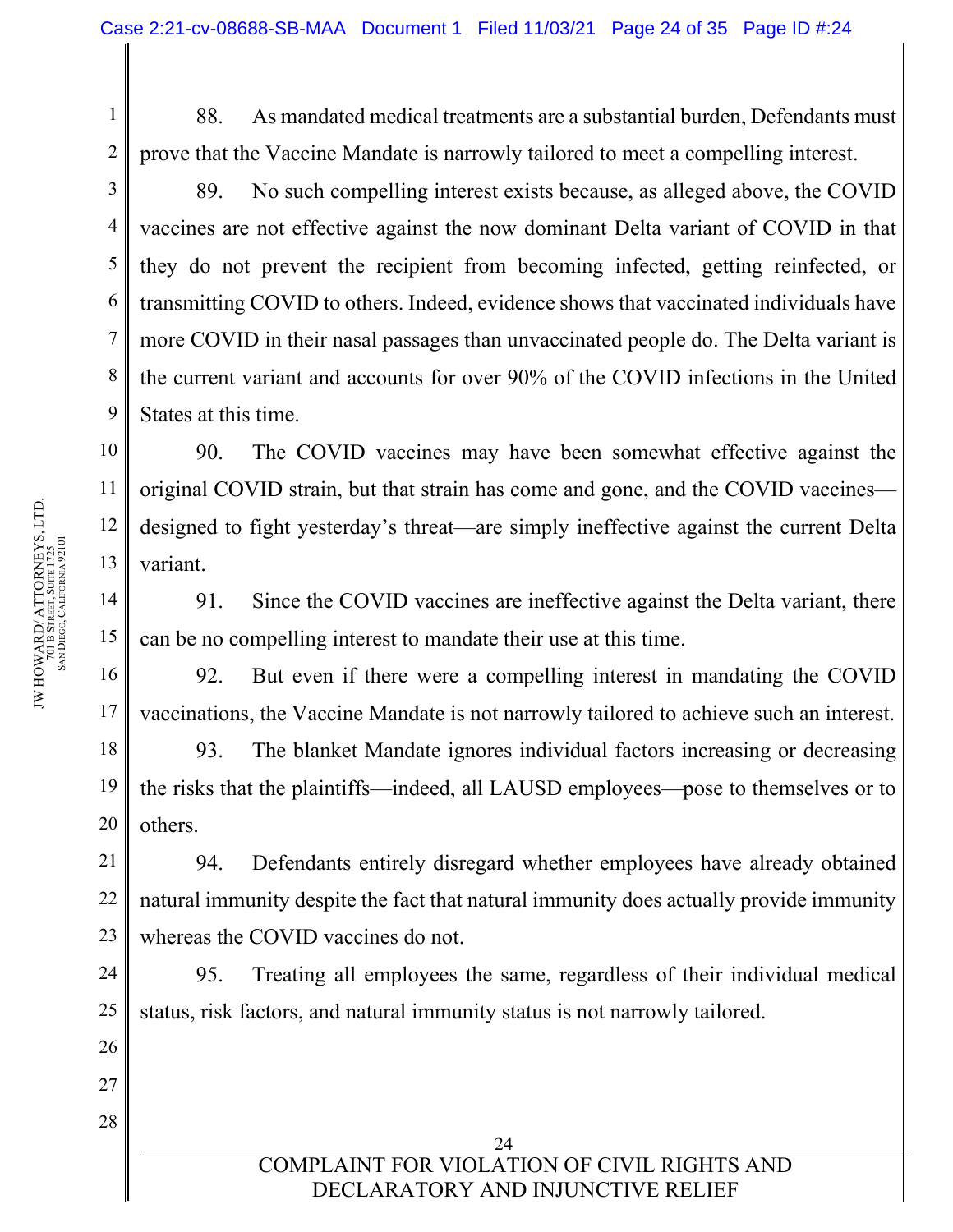2 3 96. Indeed, even if the test set forth in Jacobson was the appropriate standard, which it is not, the Vaccine Mandate would still fail to satisfy that standard for the reasons set forth above.

97. "[I]f a statute purporting to have been enacted to protect the public health, the public morals or the public safety, has no real or substantial relation to those objects, or is, beyond all question, a plain, palpable invasion of rights secured by the fundamental law, it is the duty of the courts to so adjudge, and thereby give effect to the Constitution." *Jacobson v. Massachusetts*, 197 U.S. 11, 31, 25 S. Ct. 358, 363, 49 L.Ed. 643 (1905).

10 11 98. As set forth more fully above, the risk of death from COVID is extremely low.

99. The available vaccines for COVID generally do not confer sterile immunity. Rather, they simply lessen the severity of symptoms for individuals who receive them. They are actually a prophylactic treatment for COVID and not a vaccine at all.

100. COVID vaccines cripple the immune systems of some of those to whom they are administered and also create vaccine-based dependencies.

101. Assuming for the purposes of argument that PCR tests are effective, then an adequate alternative to vaccination exists.

20 22 23 24 102. Given these facts, as more fully set forth above, the Vaccination Mandate has no real or substantial relation to public health or is beyond all question, a plain, palpable invasion of rights secured by the fundamental law. Alternatively, the Vaccination Mandate has no real or substantial relation to public health or is beyond all question, a plain, palpable invasion of rights secured by the fundamental law as to those Plaintiffs with natural immunity. It is therefore unconstitutional regardless of which standard of review is applied.

1

4

5

6

7

8

9

12

13

14

15

16

17

18

19

21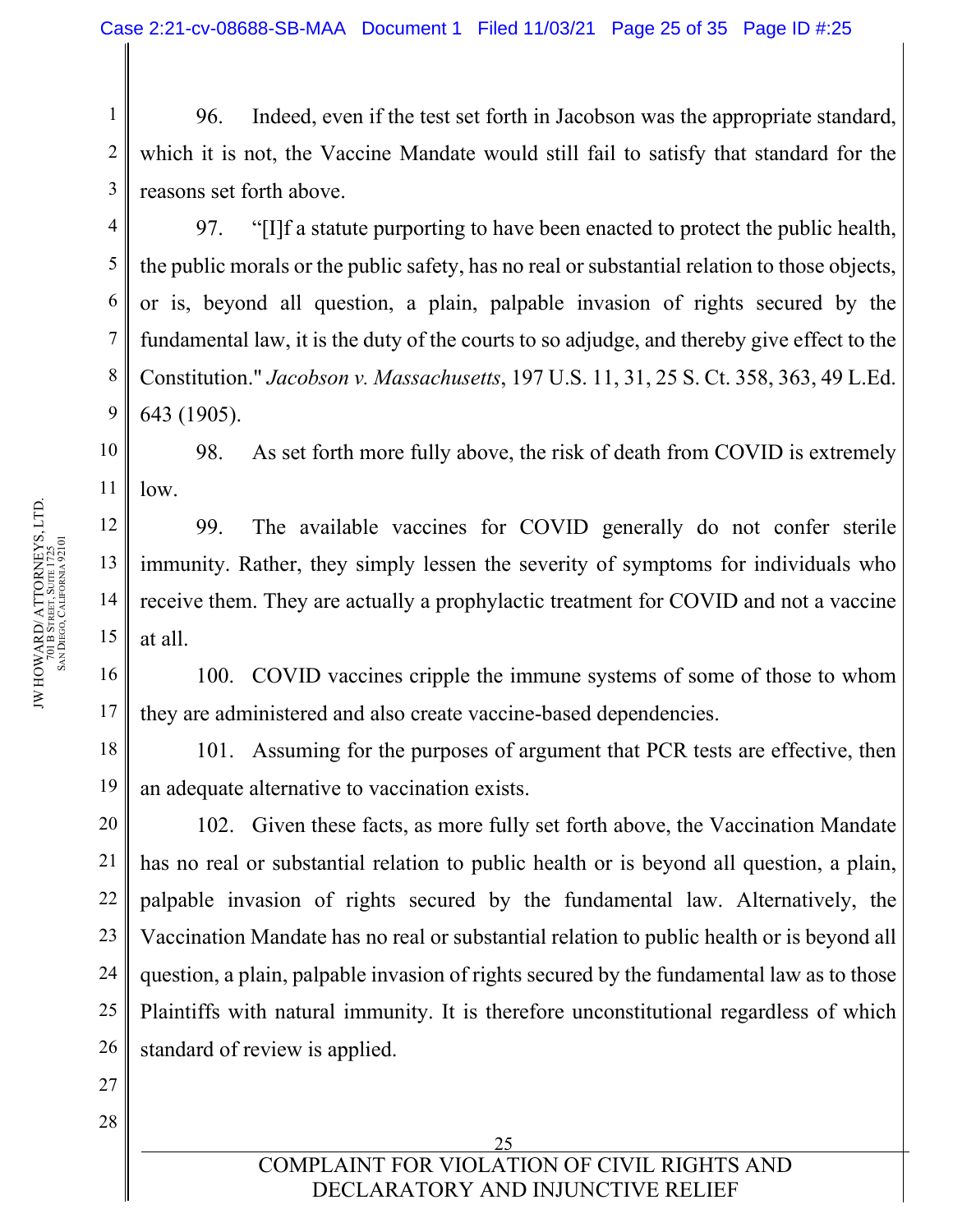1 2 3 103. Pursuant to 42 U.S.C. § 1983 and other applicable law, Plaintiffs are entitled to temporary, preliminary, and permanent injunctive relief restraining Defendants from enforcing the Vaccine Mandate.

104. Pursuant to 28 U.S. Code §§ 2201-02 and other applicable law, Plaintiffs are entitled to a declaration that the Vaccine Mandate is unlawful and any further relief which may be appropriate.

#### **SECOND CAUSE OF ACTION**

# **Violation of Fourteenth Amendment Equal Protection -- 42 U.S.C. § 1983 (Plaintiffs Against All Defendants)**

105. Plaintiffs reallege and incorporate by reference their allegations in each of the preceding paragraphs of the Complaint as if fully alleged herein.

106. The Equal Protection Clause prohibits classifications that affect some groups of citizens differently than others. (*Engquist v. Or. Dept. of Agric.* (2008) 553 U.S. 591, 601.) The touchstone of this analysis is whether a state creates disparity between classes of individuals whose situations are arguably indistinguishable. (Ross v. Moffitt (1974) 417 U.S. 600,609.)

18 19 20 21 22 23 24 25 107. The Mandate creates two classes of LAUSD employees; vaccinated and unvaccinated, as well as employees who have reported their vaccination status to LAUSD and those who have not. The members of one class, the unvaccinated, get terminated. The same is true for the non-reporting class irrespective of vaccination status. In either event they cannot advance their careers. They cannot provide for their families, pay their mortgages, or make a car payment. The other class, the vaccinated and reporting, gets to keep their job in their chosen profession, advance their careers, provide for their families, pay their mortgages, and make their car payments.

26 27 108. Yet the situations of these employees are indistinguishable because vaccinated and reporting LAUSD employees can become infected with COVID,

ን6

28

COMPLAINT FOR VIOLATION OF CIVIL RIGHTS AND DECLARATORY AND INJUNCTIVE RELIEF

4

5

6

7

8

9

10

11

12

13

14

15

16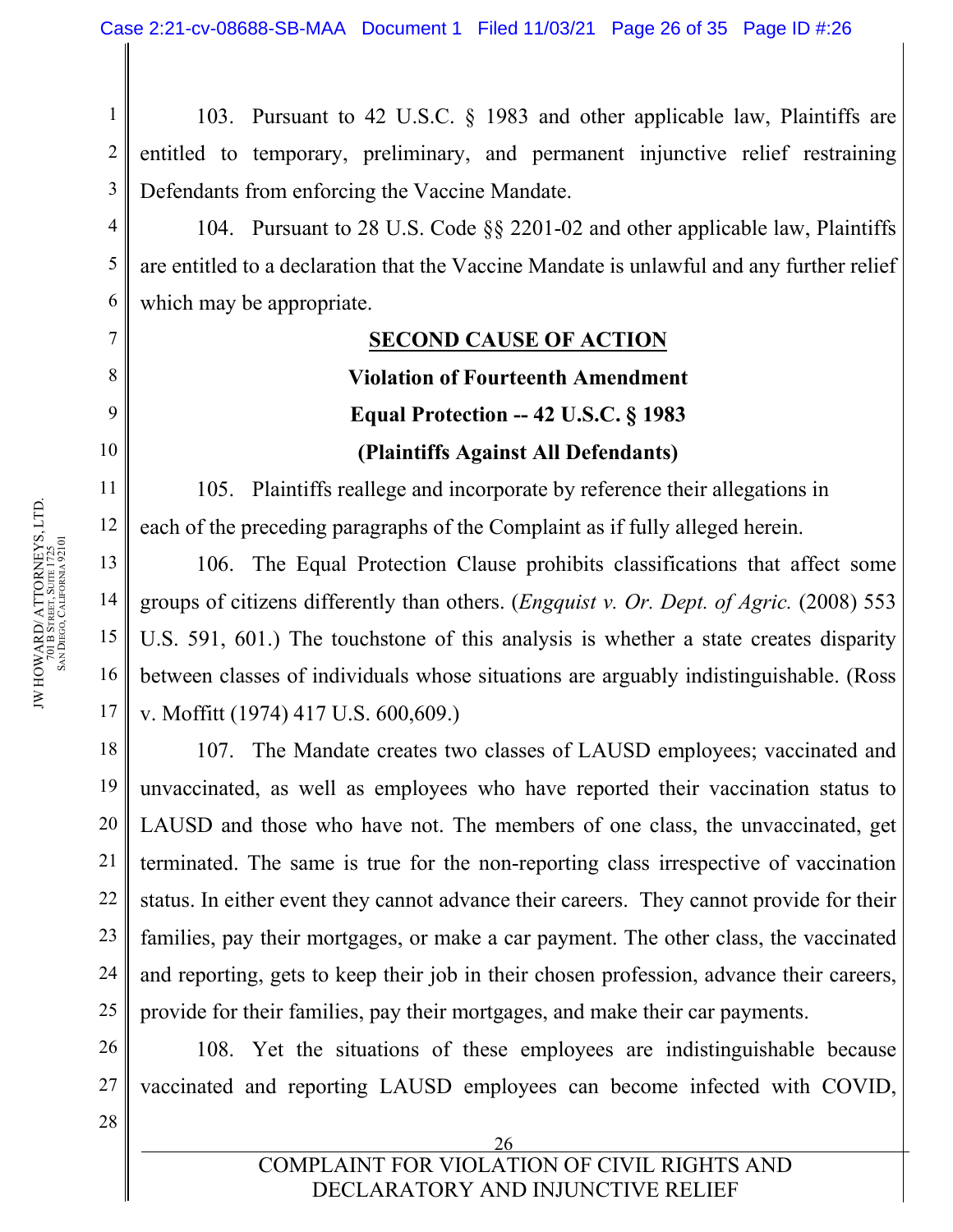1 2 3 become re-infected with COVID, and can transmit COVID to fellow employees, school visitors, and students. The vaccines make no difference in these respects. Their only function is to make symptoms less severe.

109. Discriminating against the unvaccinated and non-reporting controverts the goals of the Equal Protection Clause  $-$  i.e., to abolish barriers presenting unreasonable obstacles to advancement on the basis of individual merit.

110. Pursuant to 42 U.S.C. § 1983, Plaintiffs are entitled to temporary, preliminary, and permanent injunctive relief restraining Defendants from enforcing the Vaccine Mandate.

# **THIRD CAUSE OF ACTION**

# **Declaratory and Injunctive Relief under Cal. Constitution (Plaintiffs Against All Defendants)**

111. Plaintiffs reallege and incorporate by reference their allegations in each of the preceding paragraphs of the Complaint as if fully alleged herein.

112. The Plaintiffs are employed by LAUSD. They have not complied with LAUSD's Mandate, including reporting of their vaccination status. They object to being compelled to turn over their private medical information to LAUSD as a condition of their continued employment.

19 20 21 22 23 113. Individuals have a right to privacy under the California Constitution. This state law privacy right, which was added by voters in 1972, is far broader than the right to privacy under the federal Constitution. It is the broadest privacy right in America and has been interpreted by the California Supreme Court to protect both the right to informational privacy and to bodily integrity.

24 25 26 27 114. LAUSD employees have a legally protected privacy interest not just in their bodily integrity, but their private medical information as well. Their expectation of privacy is reasonable. LAUSD's Mandate constitutes a serious invasion of those privacy rights, as alleged above.

4

5

6

7

8

9

10

11

12

13

14

15

16

17

18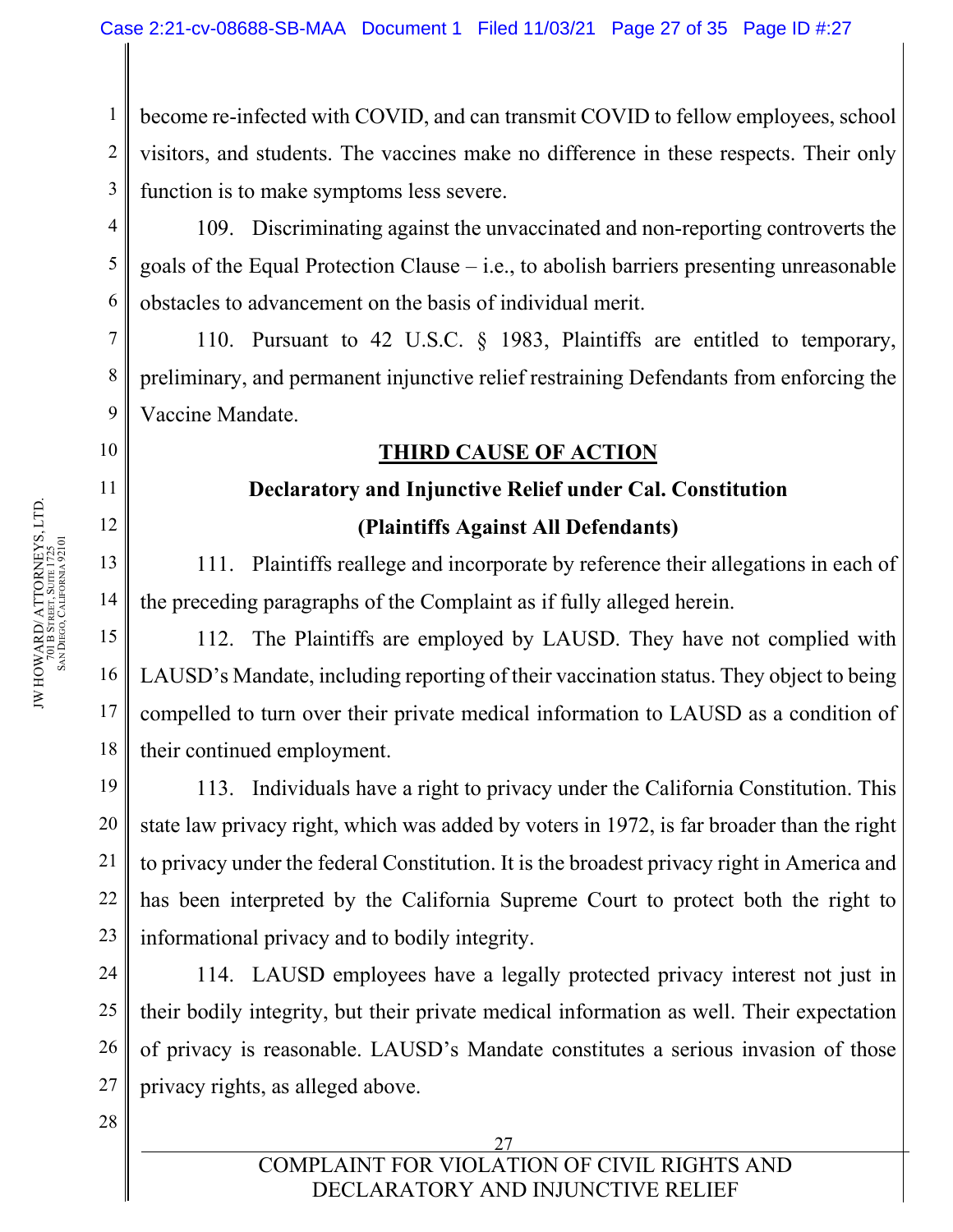1 2 3 115. Although LAUSD may argue that the vaccine mandate serves a compelling interest, there are feasible and effective alternatives that have a lesser impact on privacy interests. Thus, LAUSD's mandate will not survive strict scrutiny.

116. On information and belief, LAUSD contends that its mandate does not violate the privacy rights of LAUSD employees or satisfies strict scrutiny.

117. Plaintiffs desire a judicial declaration that LAUSD's Mandate is facially unconstitutional because it violates LAUSD's employees' right to privacy under the California Constitution.

118. A judicial determination of these issues is necessary and appropriate because such a declaration will clarify the parties' rights and obligations, permit them to have certainty regarding those rights and potential liability, and avoid a multiplicity of actions.

119. LAUSD's actions have harmed Plaintiffs among other LAUSD employees, as alleged above.

120. Plaintiffs have no adequate remedy at law and will suffer irreparable harm if the Court does not declare the Mandate unconstitutional. Thus, they seek preliminary and permanent injunctive relief enjoining LAUSD from enforcing the mandate.

121. This action serves the public interest, justifying an award of attorneys' fees under section 1021.5 of the California Code of Civil Procedure.

### **FOURTH CAUSE OF ACTION**

**Declaratory and Injunctive Relief under Americans with Disabilities Act 42 USC §§ 12101,** *et seq***. – Disparate Treatment and Failure-To-Accommodate (Plaintiffs Against Defendants)**

122. Plaintiffs reallege and incorporate by reference their allegations in each of the preceding paragraphs of the Complaint as if fully alleged herein.

123. Defendants' enforcement of the Mandate through termination of noncompliant Plaintiffs without engaging in an interactive process with each employee to

> 28 COMPLAINT FOR VIOLATION OF CIVIL RIGHTS AND DECLARATORY AND INJUNCTIVE RELIEF

4

5

6

7

8

9

10

11

12

13

14

15

16

17

18

19

20

21

22

23

24

25

26

27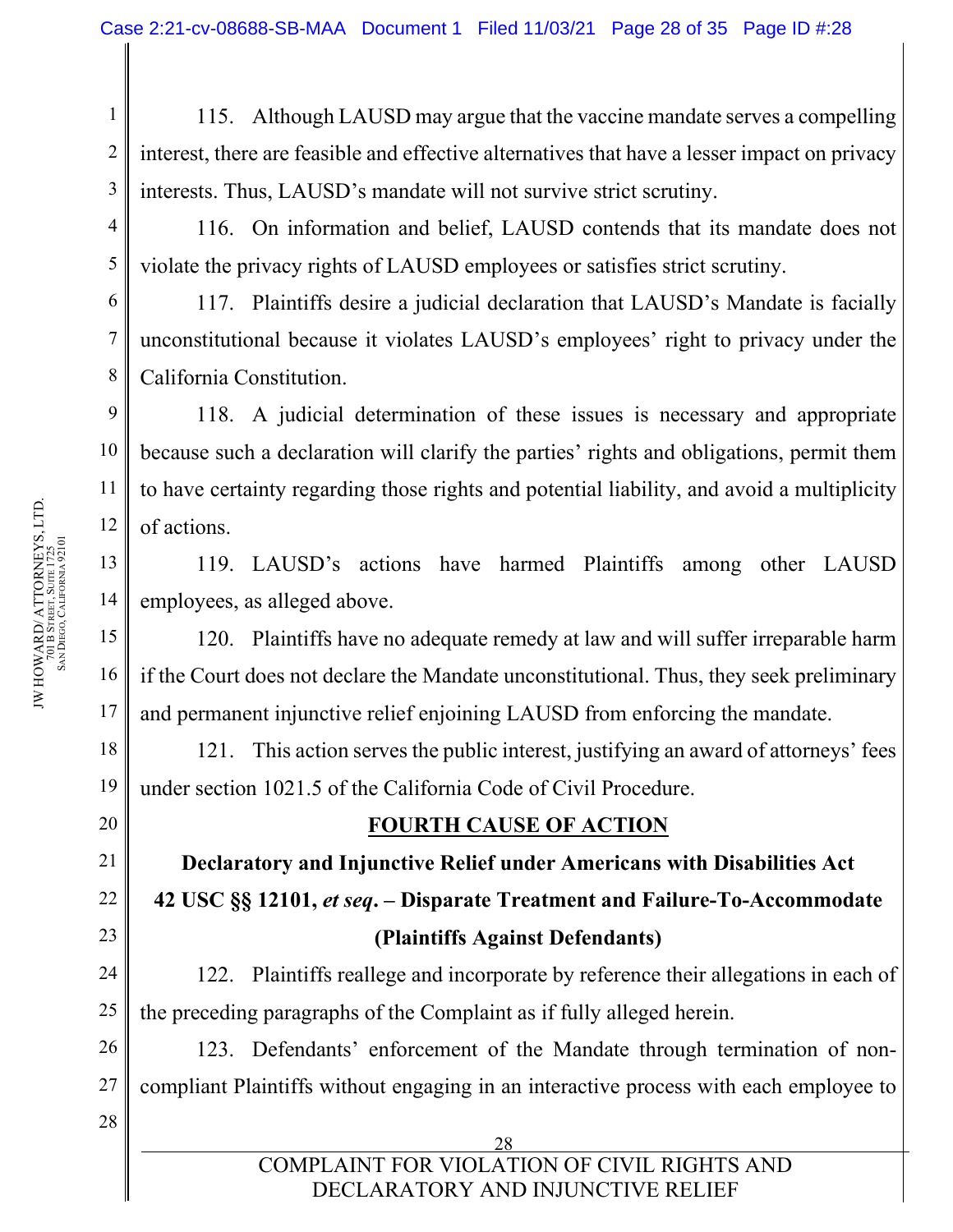1 2 3 4 identify and implement appropriate reasonable accommodations enabling the employee to perform their job duties directly violates, and conflicts with, their duties and obligations under the Americans with Disabilities Act ("ADA"). 42 USC §§ 12101, et seq.

124. Defendants have threatened to, and in several instances have, placed Plaintiffs on administrative leave and threatened termination from their employment because of Defendants' belief that Plaintiffs' physical condition of being unvaccinated and/or having failed to report their vaccination status makes them incapable of performing the duties they have performed competently for nearly two years since the COVID pandemic first appeared.

125. Defendants' mandatory vaccination is based on Defendants' perception that those who are unvaccinated present a danger of infection to themselves from contact with others and a danger to others from contagion. As a consequence, it is apparently Defendants' view that without the safety of vaccination and reporting the Plaintiffs are not capable of performing their work by reason of their physical condition and thus are regarded as being disabled.

126. Defendants' threat to terminate the Plaintiffs' employment by reason of their physical condition constitutes discrimination on the basis of a perception of disability in violation of the ADA, 42 USC 126. See, §§ 12102(3) (forbidding discrimination on the basis of a person being regarded as having an impairment); and § 12112 (forbidding any impairment in the terms of employment of an individual on the basis of a perception of impairment.)

127. Further Plaintiffs are qualified individuals with a disability, because they remain able, with or without reasonable accommodation, to perform the essential functions of the employment position that Plaintiffs hold, as demonstrated by the fact Plaintiffs' have performed their essential job functions competently for nearly two years

5

6

7

8

9

10

11

12

13

14

15

16

17

18

19

20

21

22

23

24

25

26

27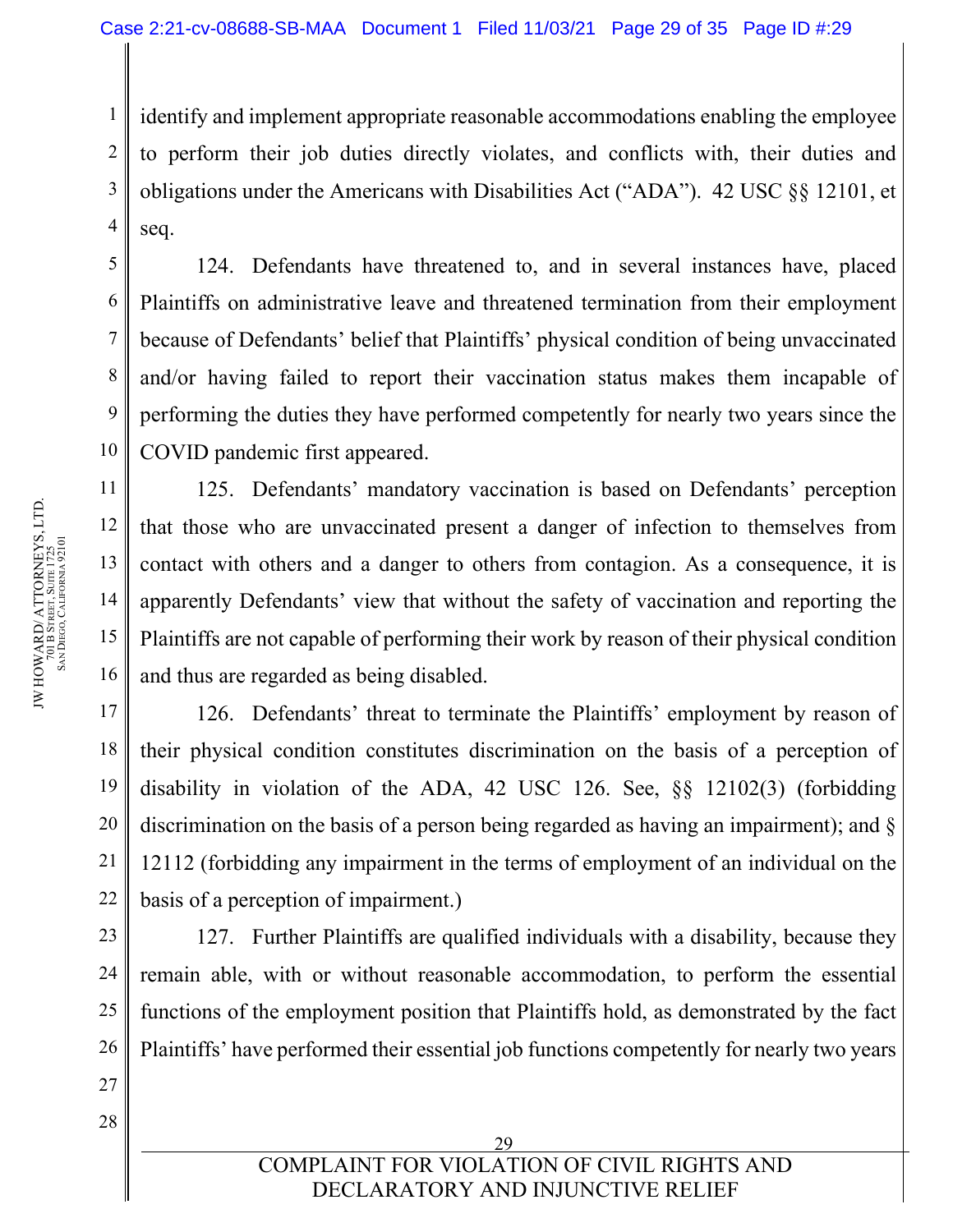since the COVID pandemic first appeared and, in many instances, continued those operations without cessation during worst of the pandemic as essential workers.

128. Further, assuming for the sake of argument, Plaintiffs become unable to perform their essential job functions by virtue Defendants' perception that as of the arbitrary and capricious deadlines specified in the Mandate unvaccinated and/or nonreporting employees then present a danger of infection to themselves from contact with others and a danger to others from contagion, there exists an abundance of reasonable accommodations designed to mitigate the risk of contagion that LAUSD implemented, and relied on, such as remote work, social distancing, erection of transparent barriers, face masking, alternate shifts to alleviate crowding in the work place, advanced cleaning protocols, and efforts to improve ventilation, among other things.

129. An actual controversy involving justiciable questions related to this controversy exists related to the rights and obligations of the respective parties with respect to the ADA.

130. Plaintiffs seek a judicial declaration that proceeding with the imposition of the threatened employment sanctions is a violation of the ADA and seek an order restraining and enjoining Defendants from violation of the ADA by employment sanction on the basis of perceived physical disability.

# **FIFTH CAUSE OF ACTION**

# **Violation of Due Process –** *Skelly v. State Personnel Board* **(1975) 15 Cal.3d 194 (Plaintiffs Against all Defendants)**

131. Plaintiffs reallege and incorporate by reference their allegations in each of the preceding paragraphs of the Complaint as if fully alleged herein.

132. Defendants have suspended various LAUSD employees, including Plaintiffs by placing them on administrative leave for failure to comply with the Mandate.

> 30 COMPLAINT FOR VIOLATION OF CIVIL RIGHTS AND DECLARATORY AND INJUNCTIVE RELIEF

1

2

3

4

5

6

7

8

9

10

11

12

13

14

15

16

17

18

19

20

21

22

23

24

25

26

27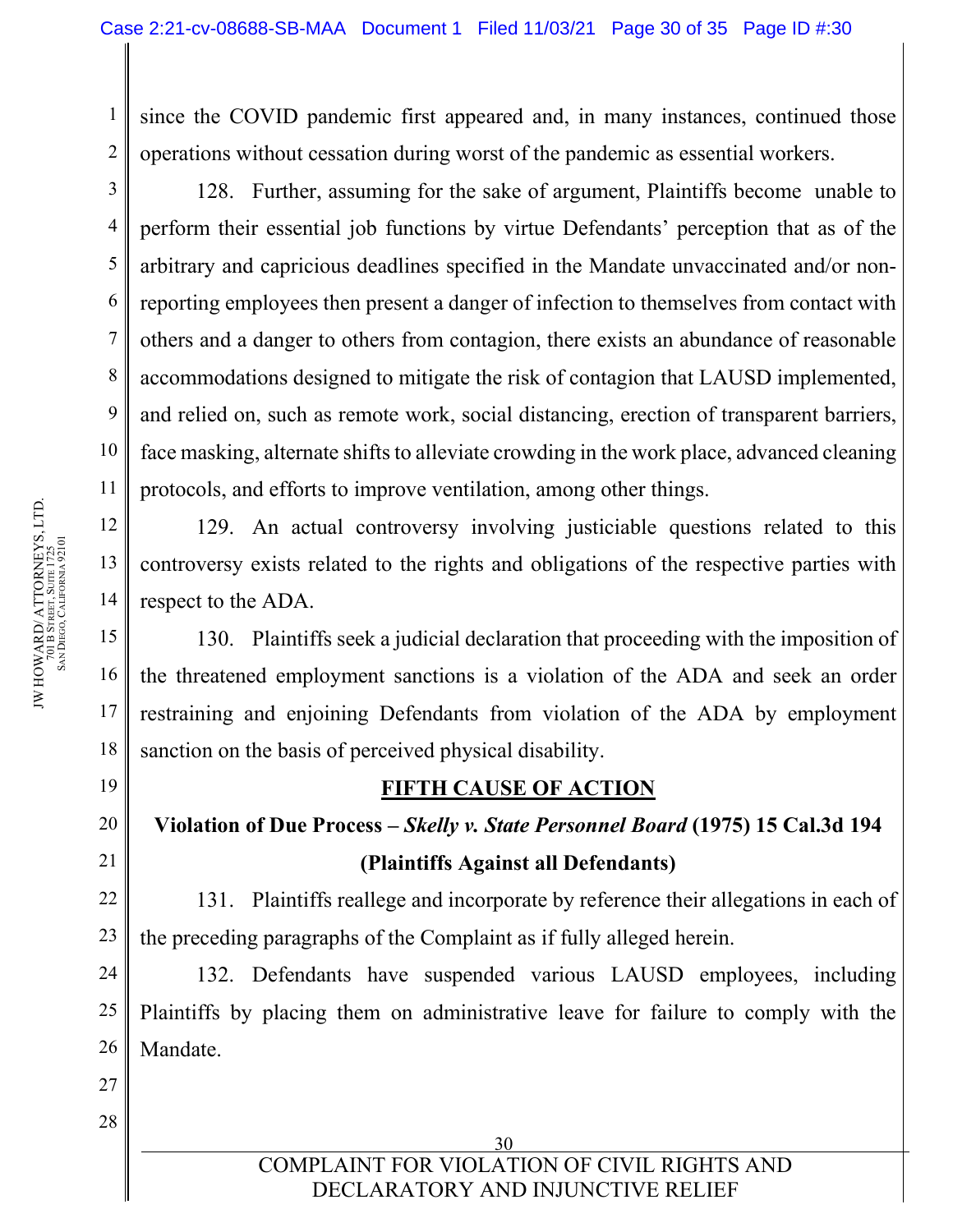1 2 3 133. Under *Skelly v. State Personnel Bd*. (1975) 15 Cal.3d 194 and its progeny Plaintiffs have a property interest in continued employment with LAUSD protected by due process.

134. On information and belief, LAUSD contends that it does not have to afford Plaintiffs a full and complete Skelly hearing and rights and has instead suspended its employees administratively including the Plaintiffs for five days or more, without a hearing within a reasonable time thereafter and providing written notice explaining: (i) the charge; (ii) proposed discipline; (iii) the policy or rule violated; (iv) the factual basis for the same; (v) produced the documents purporting to support the charge(s); (vi) containing a date for an in-person hearing; and (vii) the deadline for any response.

135. An actual controversy involving justiciable questions related to this controversy exists related to the rights and obligations of the respective parties with respect to Plaintiffs' and LAUSD employees' rights under *Skelly v. State Personnel Bd.* (1975) 15 Cal.3d 194 and its progeny.

136. Plaintiffs seek a judicial declaration that proceeding with the imposition of the threatened employment sanctions is a violation of *Skelly* and seek an order restraining and enjoining Defendants from proceeding with the imposition of the threatened employment sanctions before affording due process under *Skelly*.

### **SIXTH CAUSE OF ACTION**

# **Public Disclosure of Private Facts (Plaintiffs Against all Defendants)**

137. Plaintiffs reallege and incorporate by reference their allegations in each of the preceding paragraphs of the Complaint as if fully alleged herein.

138. Defendants received private, biological and genetic information from Plaintiffs by requiring biological tests preparatory for requiring mandatory vaccination as a condition of retained employment. Defendants disclosed the information derived from said tests to Fulgent under a contract that enabled Fulgent to utilize blockchain

4

5

6

7

8

9

10

11

12

13

14

15

16

17

18

19

20

21

22

23

24

25

26

27 28

> 31 COMPLAINT FOR VIOLATION OF CIVIL RIGHTS AND DECLARATORY AND INJUNCTIVE RELIEF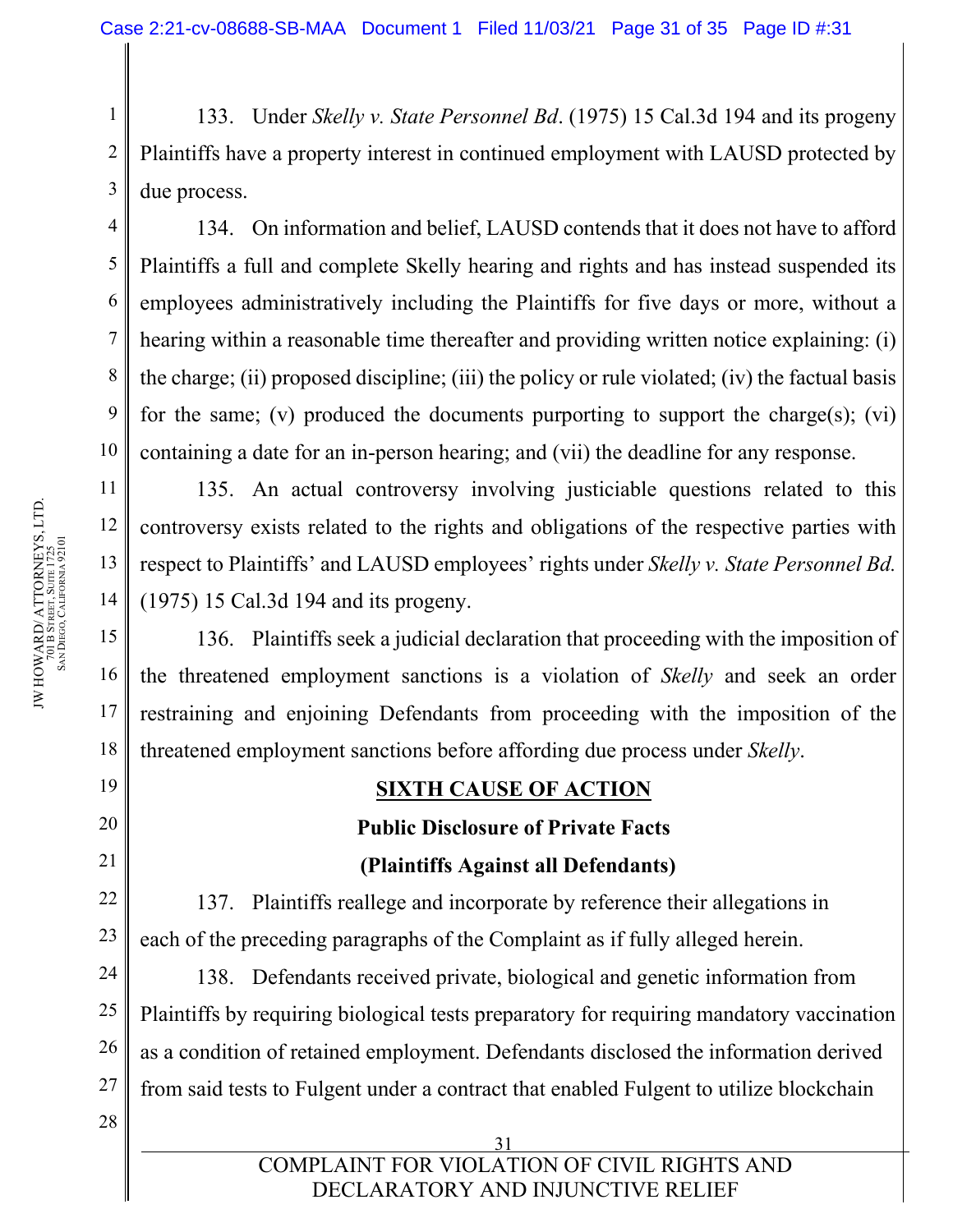3 4 5 technology to keep, retain and share said information to unlimited persons and companies unknown, including governmental agencies, without the knowledge, permission or consent of the Plaintiffs. The information derived by the Defendants and disclosed to Fulgent and, through Fulgent, publicly to thousands of persons and companies unknown to Plaintiffs, was private and intended to be kept so, the disclosure of which would be highly offensive to persons of normal sensibility.

139. Defendants knew or acted with reckless disregard of the fact that the disclosure and dissemination of said information would be highly offensive and damaging to the Plaintiffs and, disregarding their duty, disclosed same.

140. The information Defendants disclosed was not information of legitimate concern to those who received it and those to whom it was disseminated.

141. As a result of the Defendants' conduct as herein alleged, Plaintiffs have been harmed and injured to an extent that has not, as yet, been fully quantified. Plaintiffs will seek leave to amend this complaint to allege the full extent of said damage when same has been fully ascertained.

142. Plaintiffs seek a judicial declaration that Defendants violated Plaintiffs' privacy with regard to their medical information and will seek an order restraining and enjoining Defendants from maintaining or disseminating LAUSD employees' medical information, including through a third party, Fulgent.

# **SEVENTH CAUSE OF ACTION**

# **Breach of Security for Computerized Personal Information (Plaintiffs Against all Defendants)**

143. Plaintiffs reallege and incorporate by reference their allegations in each of the preceding paragraphs of the Complaint as if fully alleged herein.

144. Defendants own computerized data, specifically genetic and medical data related to the Plaintiffs herein, that was represented to be private and protected. In violation of the Defendants' duties under California Civil Code 1798.29 and 1798.82,

32

COMPLAINT FOR VIOLATION OF CIVIL RIGHTS AND DECLARATORY AND INJUNCTIVE RELIEF

1

2

6

7

8

9

10

11

12

13

14

15

16

17

18

19

20

21

22

23

24

25

26

27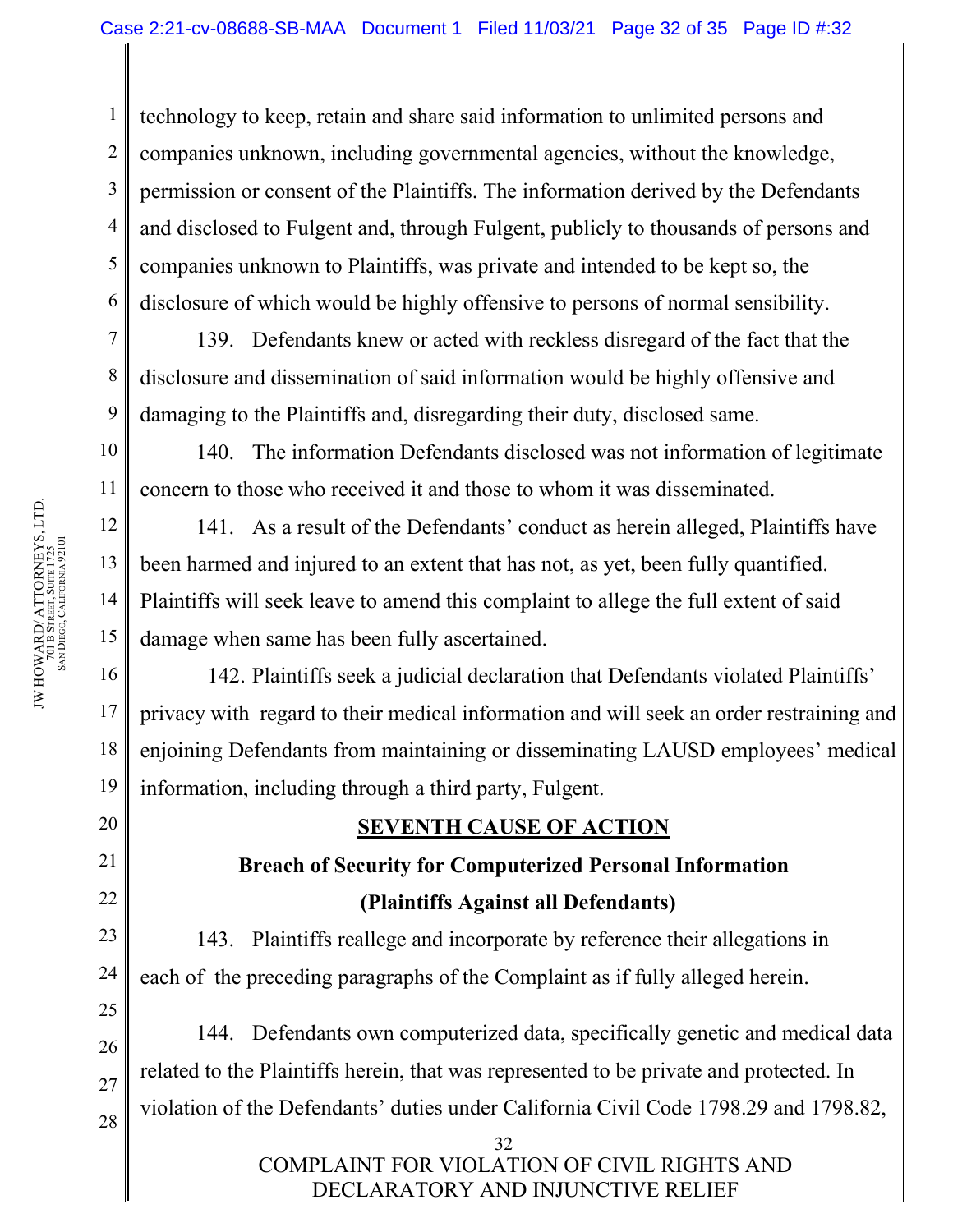1 2 3 Defendants allowed said information to be shared with Fulgent that disclosed same to unknown millions of people and organizations through the use of blockchain technology and pursuant to a contract with LAUSD that allowed it to do so.

8

9

10

11

12

13

14

15

16

17

145. Defendants knew or acted with reckless disregard of the fact that the disclosure and dissemination of said information would be highly offensive and damaging to the Plaintiffs and, disregarding their duty, disclosed the same.

146. The information Defendants disclosed was not information of legitimate concern to those who received it and those to whom it was disseminated.

147. As a result of the Defendants' conduct as herein alleged, Plaintiffs have been harmed and injured to an extent that has not, as yet, been fully quantified. Plaintiffs will seek leave to amend this complaint to allege the full extent of said damage when same has been fully ascertained.

148. Plaintiffs seek a judicial declaration that Defendants' violated Plaintiffs' privacy by disseminating their medical information to Fulgent and seek an order restraining and enjoining Defendants from maintaining or disseminating LAUSD employees' medical information, including through a third party, Fulgent.

### **PRAYER**

18 19 Wherefore, Plaintiffs pray for judgment in their favor and against Defendants as follows:

20

# **ON THE FIRST CAUSE OF ACTION**

21 22 1. Temporary, preliminary, and permanent injunctive relief restraining Defendants from enforcing the Mandate; and

23

24

2. For reasonable attorneys' fees.

# **ON THE SECOND CAUSE OF ACTION**

25 26 1. Temporary, preliminary, and permanent injunctive relief restraining Defendants from enforcing the Vaccine Mandate; and

- 2. For reasonable attorneys' fees.
- 28

27

33 COMPLAINT FOR VIOLATION OF CIVIL RIGHTS AND DECLARATORY AND INJUNCTIVE RELIEF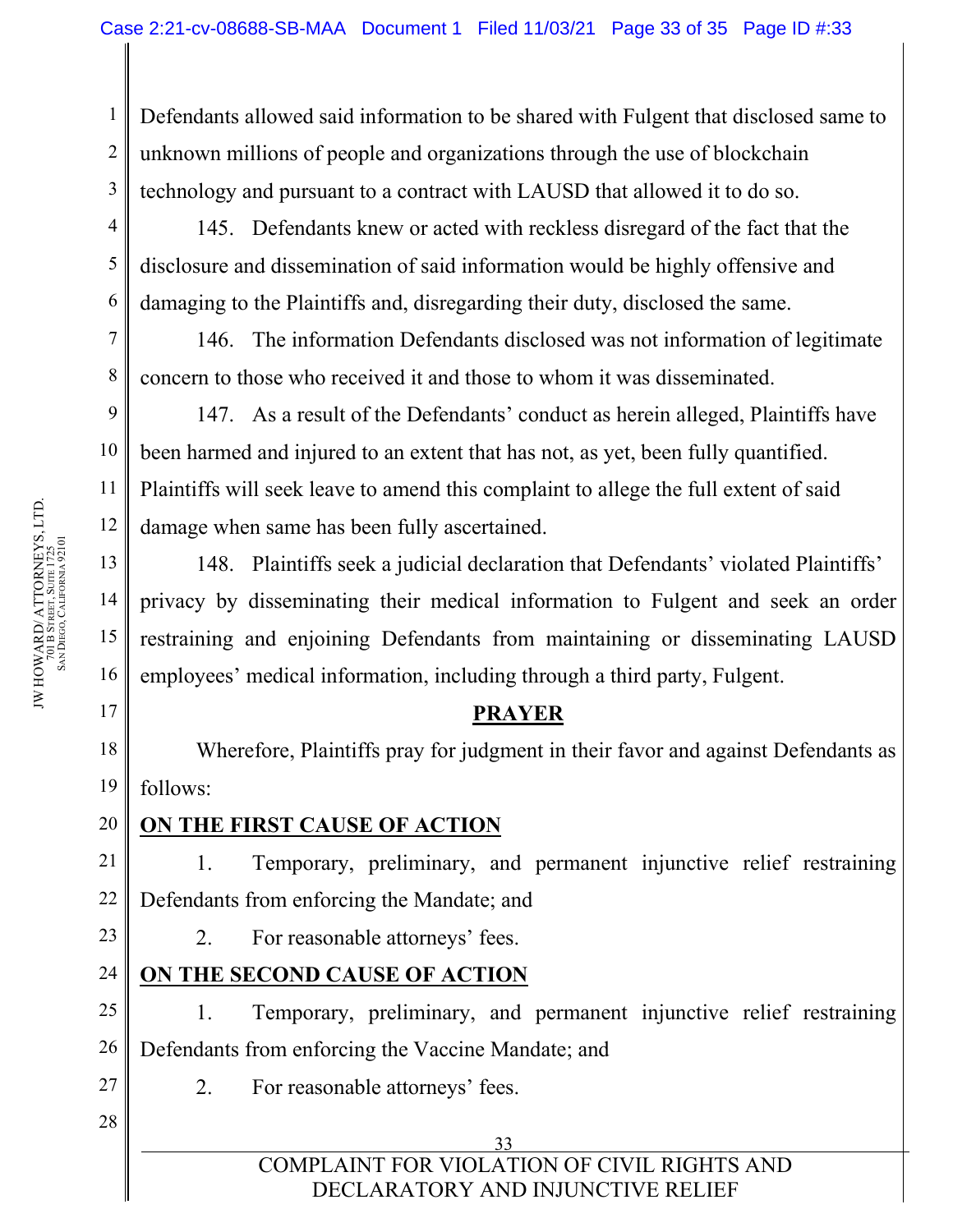# **ON THE THIRD CAUSE OF ACTION**

2 3 4 1. A judicial declaration that LAUSD's Mandate is facially unconstitutional because it violates Plaintiffs' and LAUSD employees' right to privacy under the California Constitution; and

5 2. Preliminary and permanent injunctive relief enjoining LAUSD from enforcing the Mandate.

# **ON THE FOURTH CAUSE OF ACTION**

8 9 1. A judicial declaration that proceeding with the imposition of the threatened employment sanctions is a violation of the ADA; and

2. An order restraining and enjoining Defendants from violation of the ADA by employment sanction on the basis of perceived physical disability.

# **ON THE FIFTH CAUSE OF ACTION**

13 1. A judicial declaration that proceeding with the imposition of the threatened employment sanctions is a violation of *Skelly*; and

16 2. An order restraining and enjoining Defendants from proceeding with the imposition of the threatened employment sanctions before affording due process under *Skelly*.

#### 18 **ON THE SIXTH CAUSE OF ACTION**

19 20 1. A judicial declaration that Defendants violated Plaintiffs' privacy with regard to their medical information; and

2. An order restraining and enjoining Defendants from maintaining or

22 23 disseminating LAUSD employees' medical information, including through a third party, Fulgent.

# **ON THE SEVENTH CAUSE OF ACTION**

25 26 1. A judicial declaration that Defendants' violated Plaintiffs' privacy by disseminating their medical information to Fulgent; and

2. An order restraining and enjoining Defendants from maintaining or

28

27

34 COMPLAINT FOR VIOLATION OF CIVIL RIGHTS AND DECLARATORY AND INJUNCTIVE RELIEF

JW HOWARD/ATTORNEYS, LTD.<br>701 B Street, Suite 1725<br>8AN Diego, California 92101 JW HOWARD/ ATTORNEYS, LTD. DIEGO, CALIFORNIA 92101 701 B Street, Suite 1725<br>San Diego. California 921 1

6

7

10

11

12

14

15

17

21